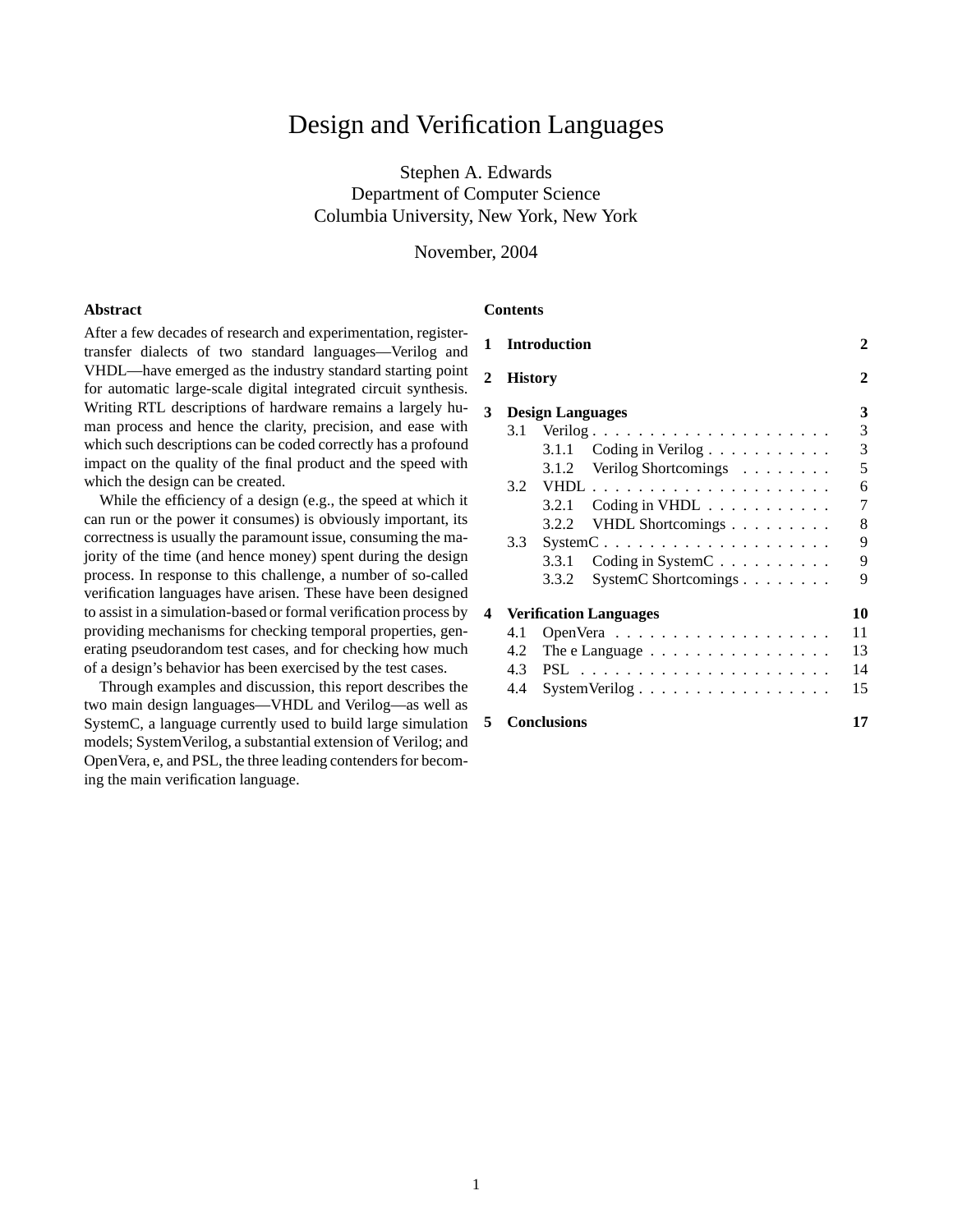#### **1 Introduction**

Hardware description languages—HDLs—are now the preferred way to enter the design of an integrated circuit, having supplanting graphical schematic capture programs in the early 1990s. A typical design methodology in 2004 starts with some back-of-the-envelope calculations that lead to a rough architectural design. This architecture is refined and tested for functional correctness by implementing it as a large simulator written in C or C++ for speed. Once this high-level model is satisfactory, it is passed to designers who re-code it in a register-transfer-level (RTL) dialect of VHDL or Verilog—the two industry-dominant HDLs. This new model is often simulated to compare it to the high-level reference model, then fed to a logic synthesis system such as Synopsys' Design Compiler, which translates the RTL into an efficient gate-level netlist. Finally, this netlist is given to a place-and-route system that ultimately generates the list of polygons that will become wires and transistors on the chip.

None of these steps, of course, is as simple as it might sound. Translating a C model of a system into RTL requires adding many details, ranging from protocols to cycle-level scheduling. Despite many years of research, this step remains stubbornly manual in most designs. Synthesizing a netlist from an RTL dialect of an HDL has been automated, but is the result of many years of university and industrial research, as are all the automated steps after it.

Verifying that the C or RTL models are functionally correct presents an even more serious challenge. At the moment, simulation remains the dominant way of raising confidence in the correctness of these models, but has many drawbacks. One of the more serious is the need for simulation to be driven by appropriate test cases. These need to exercise the design, preferably the difficult cases that expose bugs, and be both comprehensive and relatively short since simulation takes time.

Knowing when simulation has exposed a bug and estimating how complete a set of test cases actually is are two other major issues in a simulation-based functional verification methodology. The verification languages discussed here attempt to address these problems by providing facilities for generating biased, constrained random test cases, checking temporal properties, and checking functional coverage.

#### **2 History**

Many credit Reed [44] with the first hardware description language. His formalism, simply a list of Boolean functions that define the inputs to a block of flip-flops driven by a single clock (i.e., a synchronous digital system), captures the essence of an HDL: a semi-formal way of modeling systems at a higher level of abstraction. Reed's formalism does not mention the wires and vacuum tubes that would actually implement his systems, yet it makes clear how these components should be assembled.

In the five decades since Reed, both the number and the need for hardware description languages has increased. In 1973, Omohundro [39] could list nine languages and dozens more have been proposed since.

The main focus of HDLs has shifted as the cost of digital hardware has dropped. In the 1950s and 60s, the cost of digital hardware remained high and was used primarily for generalpurpose computers. Chu's CDL [13] is representative of languages of this era: it uses a programming-language-like syntax; has a heavy bias toward processor design; and includes the notions of arithmetic, registers and register transfer, conditionals, concurrency, and even microprograms. Bell and Newell's influential ISP (described in their 1971 book [6]) was also biased toward processor design.

The 1970s saw the rise of many more design languages [12, 10]. One of the more successful was ISP'. Developed by Charles Rose and his student Paul Drongowski at Case Western Reserve in 1975–76, ISP' was based on Bell and Newell's ISP and used in a design environment for multiprocessor systems called N.mPc [42]. Commercialized in 1980 (and since owned by a variety of companies), it enjoyed some success, but starting in 1985, the Verilog simulator (and accompanying language) began to dominate the market.

The 1980s brought Verilog and VHDL, which remain the dominant HDLs to this day (2004). Initially successful because of its superior gate-level simulation speed, Verilog started life in 1984 as a proprietary language in a commercial product, while VHDL, the VHSIC (Very High-Speed Integrated Circuit) Hardware Description Language, was designed at the behest of the US Department of Defense as a unifying representation for electronic design [17].

While the 1980s was the decade of the widespread commercial use of HDLs forsimulation, the 1990s brought them an additional role as input languages for logic synthesis. While the idea of automatically synthesizing logic from an HDL dates back to the 1960s, it was only the development of multi-level logic synthesis in the 1980s [11] that made them practical for specifying hardware, much as compilers for software require optimization to produce competitive results. Synopsys was one of the first to release a commercially successful logic synthesis system that could generate efficient hardware from register-transfer-level Verilog specifications and by the end of the 1990s, virtually every large integrated circuit was designed this way.

Hardware description languages continue to be important for providing inputs for synthesis and modeling for simulation, but their importance as aids to validation recently has grown substantially. Long an important part of the design process, the use of simulation to check the correctness of a design has become absolutely critical, and languages have evolved to help perform simulation quickly, correctly, and judiciously.

Clearly articulated in features recently added to SystemVerilog, it is now common to automatically generate simulation test cases using biased random variables (e.g., to generate random input sequences in which reset occurs very little), check that these cases throughly exercise the design (e.g., by checking whether certain values or transitions have been overlooked), and by checking whether invariants have been violated during the simulation process(e.g., making sure that each request is followed by an acknowledgement). HDLs are expanding to accommodate such methodologies.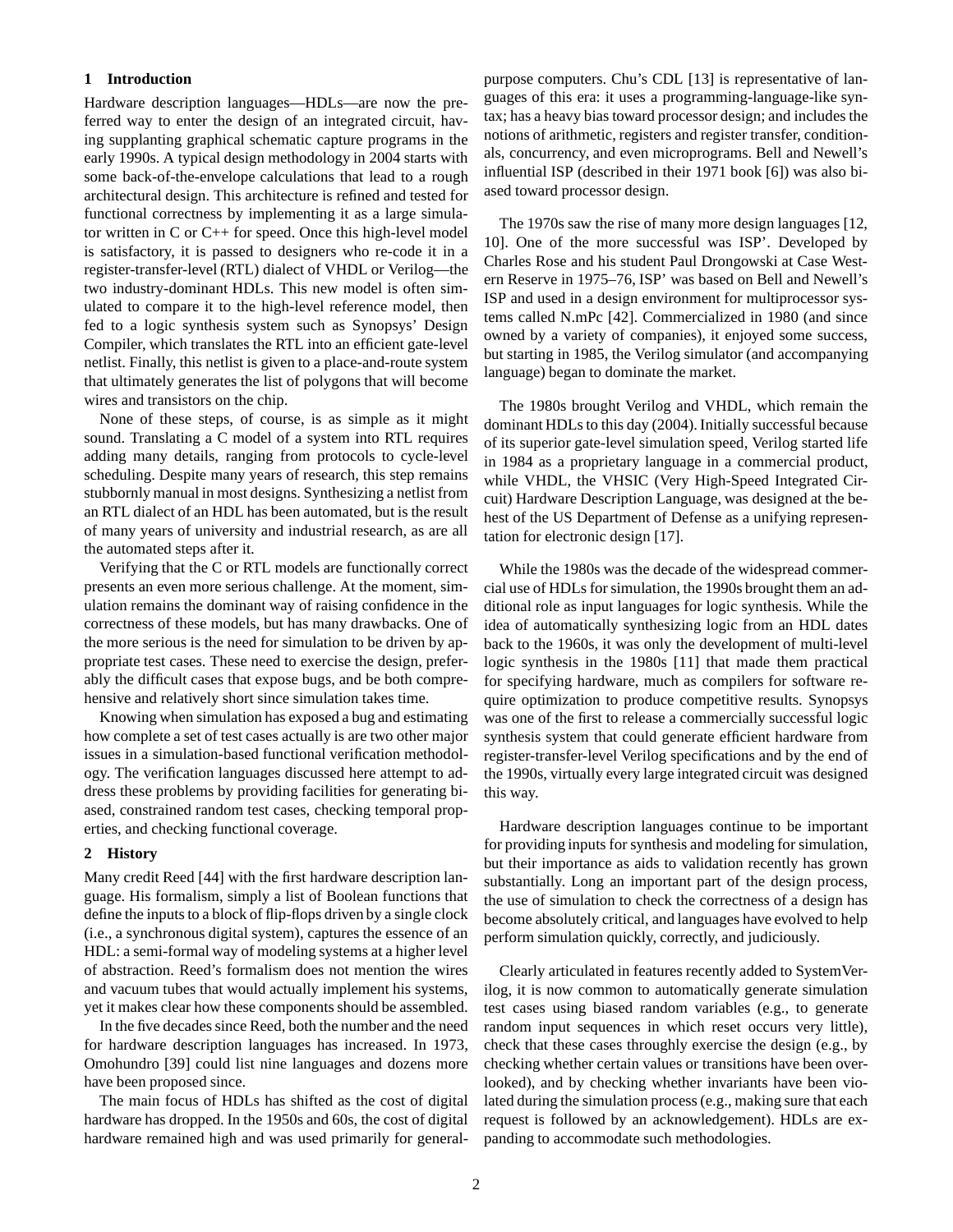#### **3 Design Languages**

#### *3.1 Verilog*

The Verilog Hardware Description language [28, 29, 1] was designed and implemented by Phil Moorby at Gateway Design Automation in 1983–84 (see Moorby's history of the language [10]). The Verilog product was very successful, buoyed largely by the speed of its "XL" gate-level simulation algorithm. Cadence bought Gateway in 1989 and largely because of pressure from the competing, open VHDL language, made the language public in 1990. Open Verilog International (OVI) was formed shortly thereafter to maintain and promote the standard, IEEE adopted it in 1995, and ANSI in 1996.

The first Verilog simulator was event-driven and very efficient for gate-level circuits, the fashion of the time, but the opening of the Verilog language in the early 1990s paved the way for other companies to develop more efficient compiled simulators, which traded up-front compilation time for simulation speed.

Like tree rings, the syntax and semantics of the Verilog language embodies a history of simulation technologies and design methodologies. At its conception, gate- and switchlevel simulation were in fashion, and Verilog contains extensive support for these modeling styles that is now little-used. (Moorby had worked with others on this problem before designing Verilog [21].)

Like many HDLs, Verilog supports hierarchy, but was originally designed assuming modules would have at most tens of connections. Hundreds or thousands of connections are now common, and Verilog-2001 [29] added a more succinct connection syntax to address this problem.

Procedural or behavioral modeling, once intended mainly for specifying testbenches, was pressed into service first for register-transfer-level specifications, and later for so-called behavioral specifications. Again, Verilog-2001 added some facilities to enable this (e.g., always @\* to model combinational logic procedurally) and SystemVerilog has added additional support (e.g., always\_comb, always\_ff).

The syntax and semantics of Verilog are a compromise between modeling clarity and simulation efficiency. A "reg" in Verilog, the variable storage class for behavioral modeling, is exactly a shared variable. This means it simulates very efficiently (e.g., writing to a reg is just an assignment to memory), but also means that it can be misused (e.g., when written to by two concurrently-running processes) and misinterpreted (e.g., its name suggests a memory element such as a flip-flop, but it often represents purely combinational logic).

Thomas and Moorby [47] has long been the standard text on the language (Moorby was the main designer), and the language reference manual [28], since it was adopted from the original Verilog simulator user manual, is surprisingly readable. Other references include Palnitkar [40] for an overall description of the language, and Mittra [37] and Sutherland [46] for the programming language interface (PLI). Smith [45] compares Verilog and VHDL. French et al. [22] present a clever way of compiling Verilog simulations and also discuss more traditional ways.

#### *3.1.1 Coding in Verilog*

A Verilog description is a list of modules. Each module has a name; an interface consisting of a list of named ports, each with a type, such as a 32-bit vector, and a direction; a list of local nets and regs; and a body that can contain instances of primitive gates such as ANDs and ORs, instances of other modules (allowing hierarchical structural modeling), continuous assignment statements, which can be used to model combinational datapaths, and concurrent processes written in an imperative style.

Figure 1 shows the various modeling styles supported in Verilog. The two-input multiplexer circuit in Figure 1(a) can be represented in Verilog using primitive gates (Figure 1(b)), a continuous assignment (Figure 1(c)), a user-defined primitive (a truth table, Figure 1(d)), and a concurrent process (Figure 1(e)). All of these models exhibit roughly the same behavior (minor differences occur when some inputs are undefined) and can be mixed freely within a design.

One of Verilog's strengths is its ability to also represent testbenches within the model being tested. Figure 1(f) illustrates a testbench for this simple mux, which applies a sequence of inputs over time and prints a report of the observed behavior.

Communication within and among Verilog processes takes place through two distinct types of variables: *net*s and *reg*s. Nets model wires and must be driven either by gates or by continuous assignments. Regs are exactly shared memory locations and can be used to model memory elements. Regs can be assigned only by imperative assignment statements that appear in *initial* and *always* blocks. Both nets and regs can be single bits or bit vectors, and regs can also be arrays of bit vectors to model memories. Verilog also has limited support for integers and floating-point numbers. Figure 2 shows a variety of declarations.

The distinction between regs and nets in Verilog is pragmatic: nets have slightly more complicated semantics (e.g., they can be assigned a capacitance to model charge storage and they can be connected to multiple tri-state drivers to model busses), but regs behave exactly like memory locations and are therefore easier to simulate quickly. Unfortunately, the semantics of regs make it easy to inadvertently introduce nondeterminism in the language (e.g., when two processes simultaneously attempt to write to the same reg, the result is undefined). This will be discussed in more detail in the next section.

Figure 3 illustrates the syntax for defining and instantiating models. Each module has a name and a list of named ports, each of which has a direction and a width. Instantiating such a module consists of giving the instance a name and listing the signals or expressions to which is connected. Connections can be made positionally or by port name, the latter being preferred for modules with many (perhaps ten or more) connections.

Continuous assignments are a simple way to model both Boolean and arithmetic datapaths. A continuous assignment uses Verilog's comprehensive expression syntax to define a function to be computed and its semantics are such that the value of the expression on the right of a continuous expression is always copied to the net on the left (regs are not allowed on the left of a continuous assignment). Practically, Verilog sim-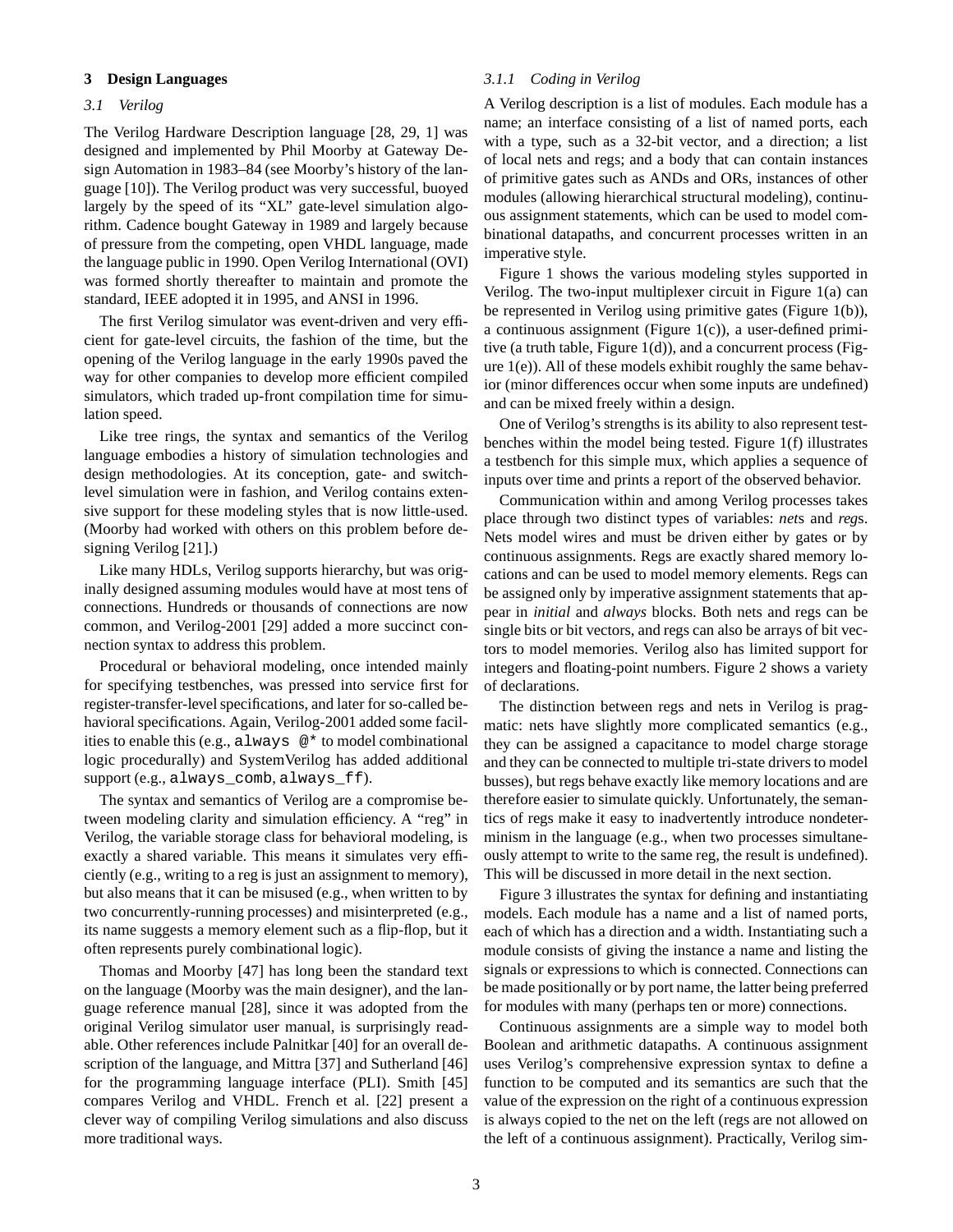```
g \rightarrow  g<sup>1</sup>g2
                      g3
 a
 b
sel
                          f
         nsel
                 f1
                 f2(a)
                             output f;
                             input a, b, sel;
                             and g1(f1, a, nsel),
                                  g2(f2, b, sel);
                             or g3(f, f1, f2);
                             not g4(nsel, sel);
                             endmodule
                                         (b)
module mux(f,a,b,sel);
output f;
input a, b, sel;
                               primitive
                                  mux(f,a,b,sel);output f;
                               input a, b, sel;
                               table
                                  1?0 : 1;
                                  0.20 : 0;?11 : 1;
                                  ?01 : 0;
```
module mux(f,a,b,sel);

11? : 1; 00? : 0; endtable endprimitive

(d)

assign  $f = sel$  ?  $a : bi$ endmodule

(c)

```
module
   mux(f,a,b,sel);
output f;
input a, b, sel;
reg f;
always
  @(a or b or sel)
   if (sel) f = aielse f = biendmodule
         (e)
                       module testbench;
                         reg a, b, sel;
                         wire f;
                         mux dut(f, a, b, sel);
                         initial begin
                            $display("a,b,sel->f");
                            $monitor($time,,
                                     "%b%b%b -> ",
                                     a, b, sel, f);
                            a = 0; b = 0; s = 1 = 0;#10 a = 1;
                            #10 sel = 1;
                            \text{H10 h} = 1;
                            #10 sel = 0;
                         end
                       endmodule
                                     (f)
```
Figure 1: Verilog examples. (a) A multiplexer circuit. (b) The multiplexer as a Verilog structural model. (c) The multiplexer using continuous assignment. (d) A user-defined primitive for the multiplexer. (e) The multiplexer in imperative code. (f) A testbench for the multiplexer.

|  | // Simple wire<br>// 16-bit tristate bus<br>// Wire with delay<br>// Six-bit register<br>// Wire stores charge<br>integer imem $[0:1023]$ ; // Array of 1024 integers<br>reg [31:0] $dcache[0:63]$ ; // A 32-bit memory |
|--|-------------------------------------------------------------------------------------------------------------------------------------------------------------------------------------------------------------------------|

Figure 2: Various Verilog *net* and *reg* definitions.

```
module mymod(out1, out2, in1, in2);
output outl; \frac{1}{2} // Outputs first by convention
output [3:0] out2; // four-bit vector
input in1;
input [2:0] in2;
// Module body: instances,
// continuous assignments,
// initial and always blocks
endmodule
module usemymod;
reg a;
reg [2:0] b;
wire c, e, g;
wire [3:0] d, f, h;
      // simple instance
mymod m1(c, d, a, b);
     // instance with part-select input
mymod m2(e, f, c, d[2:0]),
      // connect-by-name
      m3(.in1(e), .in2(f[2:0]),
         .out1(g), .out2(h);
```
endmodule

Figure 3: Verilog structure: An example of a module definition and another module containing three instances of it.

ulators implement this by recomputing the expression on the right whenever any variable it references changes. Figure 4 illustrates some continuous assignments.

Behavioral modeling in Verilog uses imperative code enclosed in *initial* and *always* blocks that write to reg variables to maintain state. Each block effectively introduces a concurrent process that is awakened by an event and runs until it hits a delay or a wait statement. The example in Figure 5 illustrates basic behavioral usage.

Figure 6 shows a more complicated behavioral model, in this case a simple state machine. This example is written in a common style where the combinational and sequential parts of a state machine are written as two separate processes. The first process is purely combinational. The  $@(a$  or  $b$  or state) directive triggers its execution when signals a, b, or state change. The code consists of a multiway choice—a case statement—and performs procedural assignments to the o and nextState registers. This illustrates one of the odder aspects of Verilog modeling: both are declared reg, yet neither corresponds to the output of a latch or flip-flop. Instead, this reflects the Verilog requirement that procedural assignment can only be performed on regs.

The second process models a pair of flip-flops that holds the state between cycles. The @(posedge clk or reset) directive makes the process sensitive to the rising edge of the clock or a change in the reset signal. At the positive edge of the clock, the process captures the value of the nextState variable and copies it to state.

The example in Figure 6 illustrates the two types of behavioral assignments. The assignments used in the first process are so-called blocking assignments, written =, and take ef-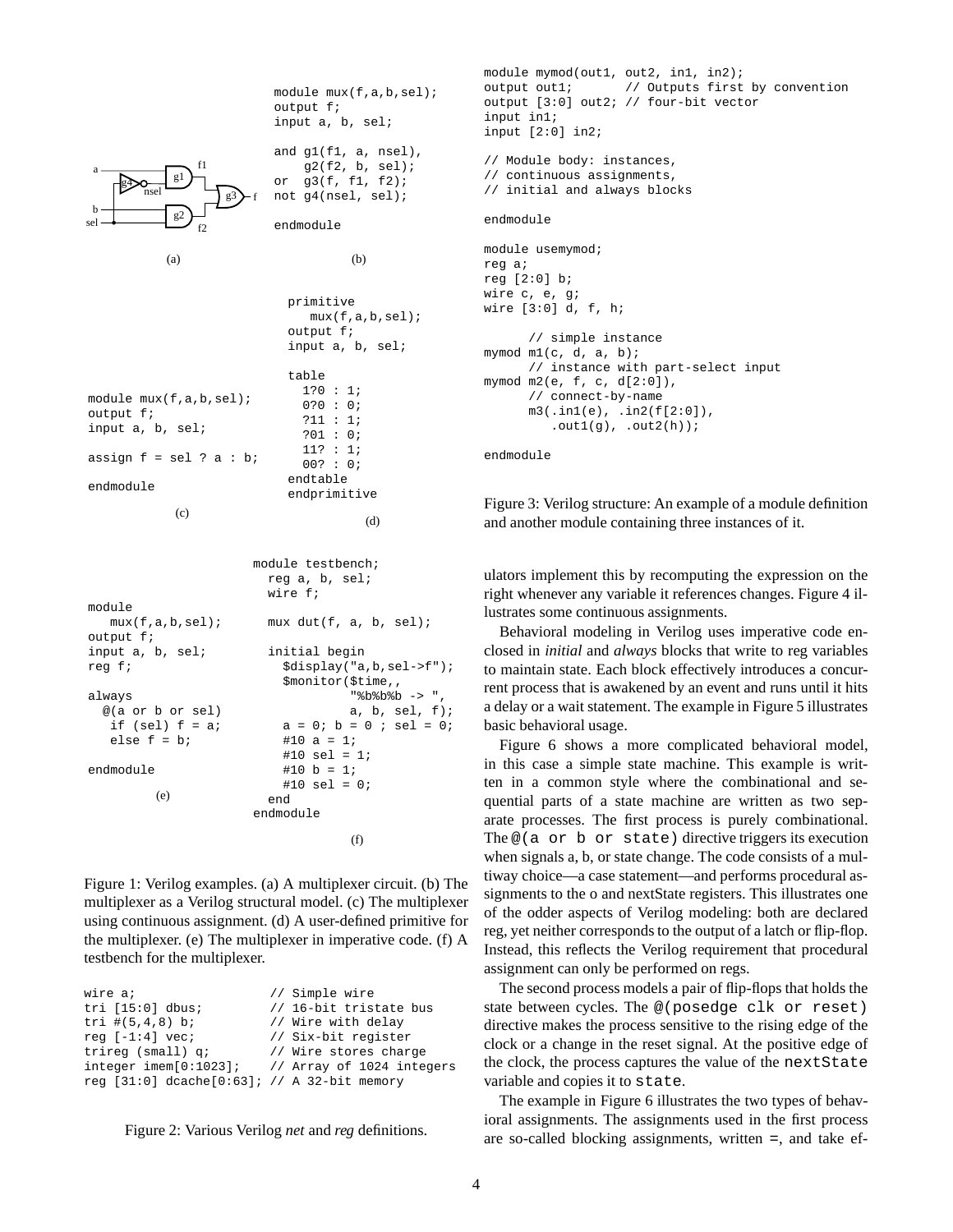```
module add8(sum, a, b, carryin);
output [8:0] sum;
input [7:0] a, b;
input carryin;
// unsigned arithmetic
assign sum = a + b + carryin;
endmodule
module datapath(addr_2_0, icu_hit, psr_bm8, hit);
output [2:0] addr_2_0
output icu_hit
input psr_bm8;
input hit;
wire [31:0] addr_qw_align;
wire [3:0] addr_qw_align_int;
wire [31:0] addr_d1;
wire powerdown;
wire pwdn_d1;
// part select, vector concatenation is {}
assign addr_qw_align =
  \{ addr_d1[31:4], addr_qw_d1ign-int[3:0] \};// if-then-else operator
assign addr offset =psr_bm8 ? addr_2_0[1:0] : 2'b00;
// Boolean operators
assign icu_hit = hit & !powerdown & !pwdn_dl;
// ...
```
endmodule

Figure 4: Verilog modules illustrating continuous assignment. The first is a simple eight-bit full adder producing a nine-bit result. The second is an excerpt from a processor datapath.

fect immediately. Non-blocking assignments are written <= and have somewhat subtle semantics. Instead of taking effect immediately, the right-hand-sides of non-blocking assignments are evaluated when they are executed, but the assignment itself does not take place until the end of the current time instant. Such behavior effectively isolates the effect of nonblocking assignments to the next clock cycle, much like the output of a flip-flop is only visible after a clock edge. In general, non-blocking assignments are preferred when writing to state-holding elements for exactly this reason. See Figure 7 and the next section for a more extensive discussion of blocking vs. non-blocking assignments.

## *3.1.2 Verilog Shortcomings*

Compared to VHDL, Verilog does a poor job at protecting users from themselves. Verilog's regs are exactly shared variables and the language permits all the standard pitfalls associated with them, such as races and nondeterministic behavior. Most users avoid such behavior by following certain rules (e.g., by restricting assignments to a shared variable to a single concurrent process), but the Verilog allows more dangerous usage. Tellingly, a number of EDA companies exist solely to provide lint-like tools for Verilog that report such poor coding practices. Gordon [23] provides a more detailed discussion of the semantic challenges of Verilog.

module behavioral; reg [1:0] a, b; initial begin  $a = 'b1;$  $b = 'b0;$ end always begin #50 a =  $\tilde{a}$ ; // Toggle a every 50 time units end always begin #100 b = ˜b; // Toggle b every 100 time units end endmodule

Figure 5: A simple Verilog behavioral model. The code in the *initial* block runs once at the beginning of simulation to initialize the two registers. The code in the two *always* blocks runs periodically: once every 50 and 100 time units respectively.

Non-blocking assignments are one way to ameliorate most problems with nondeterminism caused by shared variables, but they, too, can lead to bizarre behavior. To illustrate the use of shared variables, consider a three-stage shift register. The implementation in Figure  $7(a)$  appears to be correct, but it fact may not behave as expected because the language says the simulator is free to execute the three *always* blocks in any order when they are triggered. If the processes execute top-tobottom, the module becomes a one-stage shift register, but if they execute bottom-to-top, the behavior is as intended.

Figure 7(b) shows a correct implementation of the shift register that uses non-blocking assignments to avoid this problem. The semantics of these assignments are such that the value on the right hand side of the assignment is captured when the statement runs, but the actual assignment of values is only done at the "end" of each instant in time, i.e., after all three blocks have finished executing. As a result, the order in which the three assignments are executed does not matter and therefore the code always behaves like a three-stage shift register.

However, the use of non-blocking assignments can also be deceptive. In most languages, the effect of an assignment can be felt by the instruction immediately following it, but the delayed-assignment semantics of a non-blocking assignment violates this rule. Consider the erroneous decimal counter in Figure 8(a). Without knowing the subtle semantics of Verilog non-blocking assignments, the counter would appear to count from 0 to 9, but in fact it counts to 10 before being reset because test of o by the *if* statement gets the value of o from the previous clock cycle, not the results of the  $\circ$   $\leq \circ$  + 1 statement. A corrected version is shown in Figure 8(b), which uses a local variable count to maintain the count, blocking assignments to touch it, and finally a non-blocking assignment to o to sent the count outside the module.

Coupled with the rules for register inference, the circuit implied by the counter in Figure 8(b) is actually just fine. While both o and count are marked as reg, only the count variable will actually become a state-holding element.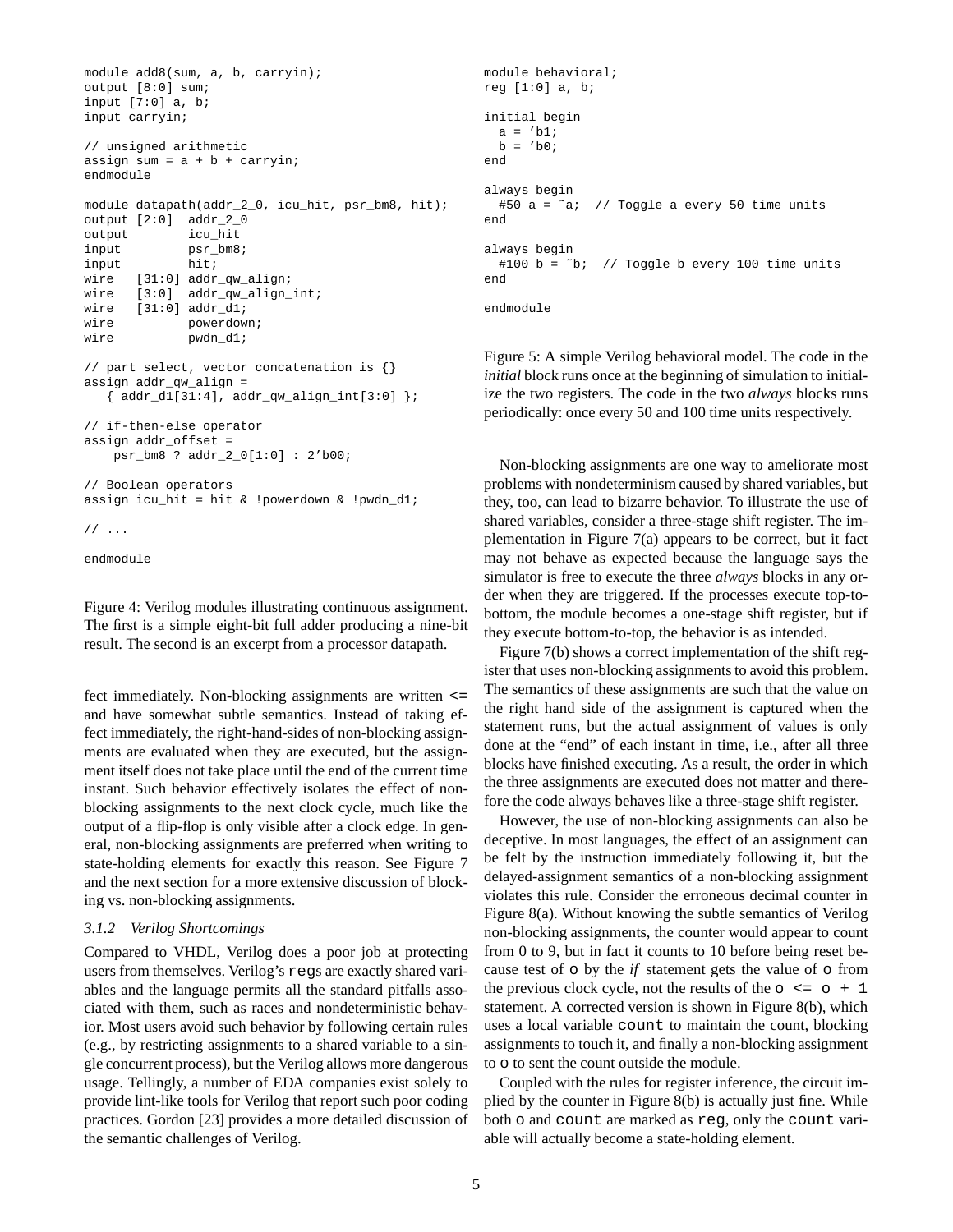```
module FSM(o, a, b, reset);
output o;
reg o; // declared reg: o is assigned procedurally
input a, b, reset;
reg [1:0] state; // only "state" holds state
reg [1:0] nextstate;
// Combinational logic block: sensitive to changes
// on all inputs and outputs.
// o and nextState always assigned
always @(a or b or state)
case (state)
   2'b00: begin
     o = a \& b;
     nextState = a ? 2'b00 : 2'b01;
   end
    2'b01: begin
     o = 0; nextState = 2'b10;
    end
   default: begin
     o = 0; nextState = 2'b00;
    end
 endcase
// Sequential block: sensitive to clock edge
                                                      module bad_sr(o, i, clk);
                                                      output o;
                                                      input i, clk;
                                                      reg a, b, o;
                                                      always @(posedge clk) a = i;
                                                      always @(posedge clk) b = a;
                                                      always @(posedge clk) o = b;
                                                      endmodule (a)
                                                      module good_sr(o, i, clk);
                                                      output o;
                                                      input i, clk;
                                                      reg a, b, o;
                                                      always @(posedge clk) a <= i;
                                                      always @(posedge clk) b <= a;
                                                      always @(posedge clk) o <= b;
                                                      endmodule (b)
```

```
always @(posedge clk or reset)
  if (reset)
    state \leq 2'b00;
  else
    state <= nextState;
```
endmodule

Figure 6: A Verilog behavioral model for a state machine illustrating the common practice of separating combinational and sequential blocks.

#### *3.2 VHDL*

Although VHDL and Verilog have grown to be nearly interchangeable, they could not have had more different histories. Unlike Verilog, VHDL was deliberately designed to be a standard hardware description language after a lengthy, deliberate process. As Dewey explains [17], VHDL was created at the behest of the U. S. Department of Defense in response to the desire to incorporate integrated circuits (specifically very high speed integrated circuits, hence the name of the program from which VHDL evolved, VHSIC) in military hardware. Starting with a summer study at Woods Hole, Massachusetts in 1981, requirements for and scope of the language were first established, then after a bidding process, a contract to develop the language was awarded in 1983 to three companies: Intermetrics, which was the prime contractor for Ada, the software programming language developed for the U. S. military in the early 1980s; Texas Instruments; and IBM. Dewey and de Geus describe this history in more detail [18].

The VHDL language was created in 1983 and 1984, essentially concurrent with Verilog, and first released publicly in 1985. Interest in an IEEE standard hardware description language was high at the time, and VHDL was eventually adapted and adopted as IEEE standard 1076 in 1987 [31] and revised in 1993 [27]. Verilog, meanwhile, remained proprietary unFigure 7: Verilog examples illustrating the difference between blocking and non-blocking assignments. (a) An erroneous implementation of a three-stage shift register that may or may not work depending on the order in which the simulator chooses to execute the three *always* blocks. (b) A correct implementation using non-blocking assignments, which make the variables take on their new values after all three blocks are done for the instant.

til 1990. The standardization and growing popularity of VHDL was certainly instrumental in Cadence's decision to make Verilog public.

The original objectives of the VHDL language [17] were to provide a means of documenting hardware (i.e., as an alternative to imprecise English descriptions) and of verifying it through simulation. As such, a VHDL simulator was developed along with the language.

The VHDL language is vast, complicated, and has a verbose syntax obviously derived from Ada. While its popularity as a means of formal documentation is questionable, it has succeeded as a modeling language for hardware simulation, and, like Verilog, more recently as a specification language for register-transfer-level logic synthesis.

Although there are many features absent in Verilog that are unique to VHDL (and vice versa), in practice most designers use a nearly identical subset because this is what the synthesis tools accept. Thus although the syntax of the two languages differs greatly, and the semantics appear different, their usage has converged to a common core.

Unlike Verilog, VHDL has spawned a plethora of books discussing its proper usage. Basic texts include Lipsett, Schaefer, and Ussery [35] (one of the earliest), Dewey [19], Bhasker [8], Perry [43], and Ashenden [3, 4]. More advanced is Cohen [15], which suggests preferred idioms in VHDL, and Harr and Stancluescu [26], which discusses using VHDL for a variety of modeling tasks, not just RTL.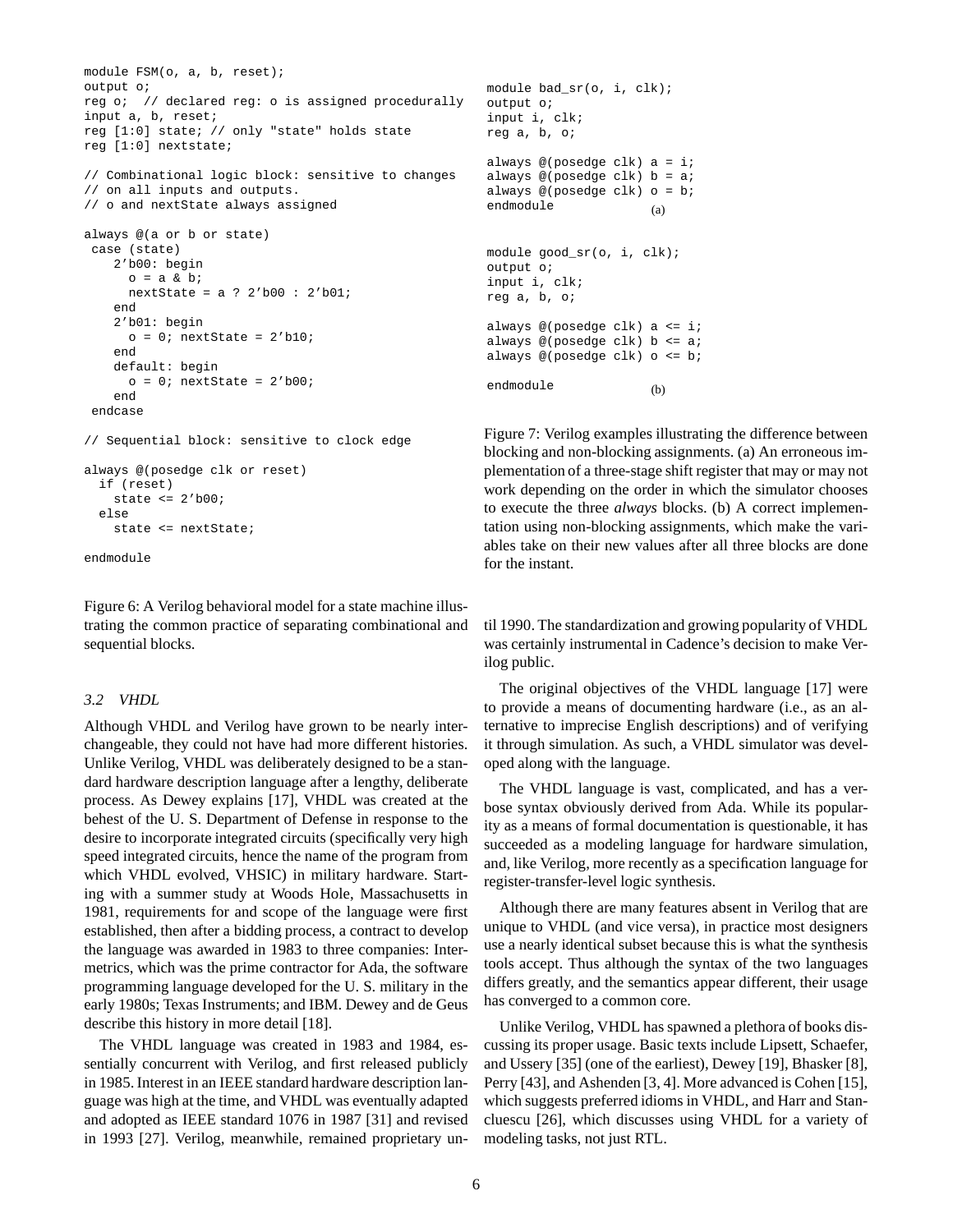```
module bad_counter(o, clk);
output o;
input clk;
reg [3:0] o;
always @(posedge clk) begin
  0 \leq 0 + 1;
  if (o == 10)
    0 \leq 0;end
endmodule (a)
module good counter(o, clk);
output o;
input clk;
reg [3:0] o;
reg [3:0] count;
always @(posedge clk) begin
  count = count + 1;
  if \text{(count == 10)}count = 0;o \leq \text{count};
end
endmodule (b)
```
Figure 8: Verilog examples illustrating a pitfall of nonblocking assignments. (a) An erroneous implementation of a counter, which counts to 10, not 9. (b) A correct implementation using a combination of blocking and non-blocking assignments.

#### *3.2.1 Coding in VHDL*

Like Verilog, VHDL describes designs as a collection of hierarchical modules. But unlike Verilog, VHDL splits them into interfaces—called entities—and their implementations architectures. In addition to named input and output ports, entities also define compile-time parameters (generics), types, constants, attributes, use directives, and others.

Figure 9 shows code for the same two-input multiplexer roughly equivalent to Verilog examplesin Figure 1. Figure 9(a) is the entity declaration for the multiplexer, which defines its input and output ports. Figure 9(b) is a purely structural description of the multiplexer: it defines internal signals, the interface to the Inverter, AndGate, and OrGate components, and instantiates four of these gates. The name of the architecture, "structural" is arbitrary; it is used to distinguish among different architectures. The Verilog equivalent in Figure 1(b) did not define the internal signals, relying instead on Verilog's rule of automatically considering undeclared signals to be single-bit wires. Furthermore, the Verilog example used the built-in gate-level primitives; VHDL itself does not know about logic gates, but can be taught about them.

Figure 9(c) illustrates a dataflow model for the multiplexer with each logic gate made explicit. VHDL does have builtin logical operators. Figure 9(d) shows an even more succinct implementation, which uses the multi-way *when* conditional operator.

```
entity mux2 is
 port (a, b, c : in Bit; d : out Bit);
end;
                       (a)
```

```
architecture structural of mux2 is
  signal cbar, ai, bi : Bit;
  component Inverter
   port (a:in Bit; y: out Bit);
  end component;
  component AndGate
   port (a1, a2:in Bit; y: out Bit);
  end component;
  component OrGate
   port (a1, a2:in Bit; y: out Bit);
  end component;
begin
   -- connect by name
  I1: Inverter port map(a => c, y => cbar);
    -- connect by position
  A1: AndGate port map(a, c, ai);
  A2: AndGate port map(a1 => b, a2 => cbar,
                       y \Rightarrow bi);O1: OrGate port map(a1 => ai, a2 => bi,
                         y \Rightarrow d);
end;
                       (b)
```

```
architecture dataflow1 of mux2 is
  signal cbar, ai, bi : Bit;
begin
 char \leq not ciai \leq a and \leq;
 bi <= b and cbar;
 d <= ai or bi;
end; (c)
```

```
architecture dataflow2 of mux2 is
begin
 d \leq a when c = '1' else b;
end; (d)
```

```
architecture behavioral of mux2 is
begin
 process(a, b, c) -- sensitivity list
 begin
   if c = '1' then
     d \leq a;
   else
     d \leq bend if;
 end process;
end; (e)
```
Figure 9: VHDL code for a two-input multiplexer. (a) The entity definition for the multiplexer. (b) A structural implementation instantiating primitive gates. (c) A dataflow implementation with an expression for each gate. (d) A direct dataflow implementation. (e) A behavioral implementation.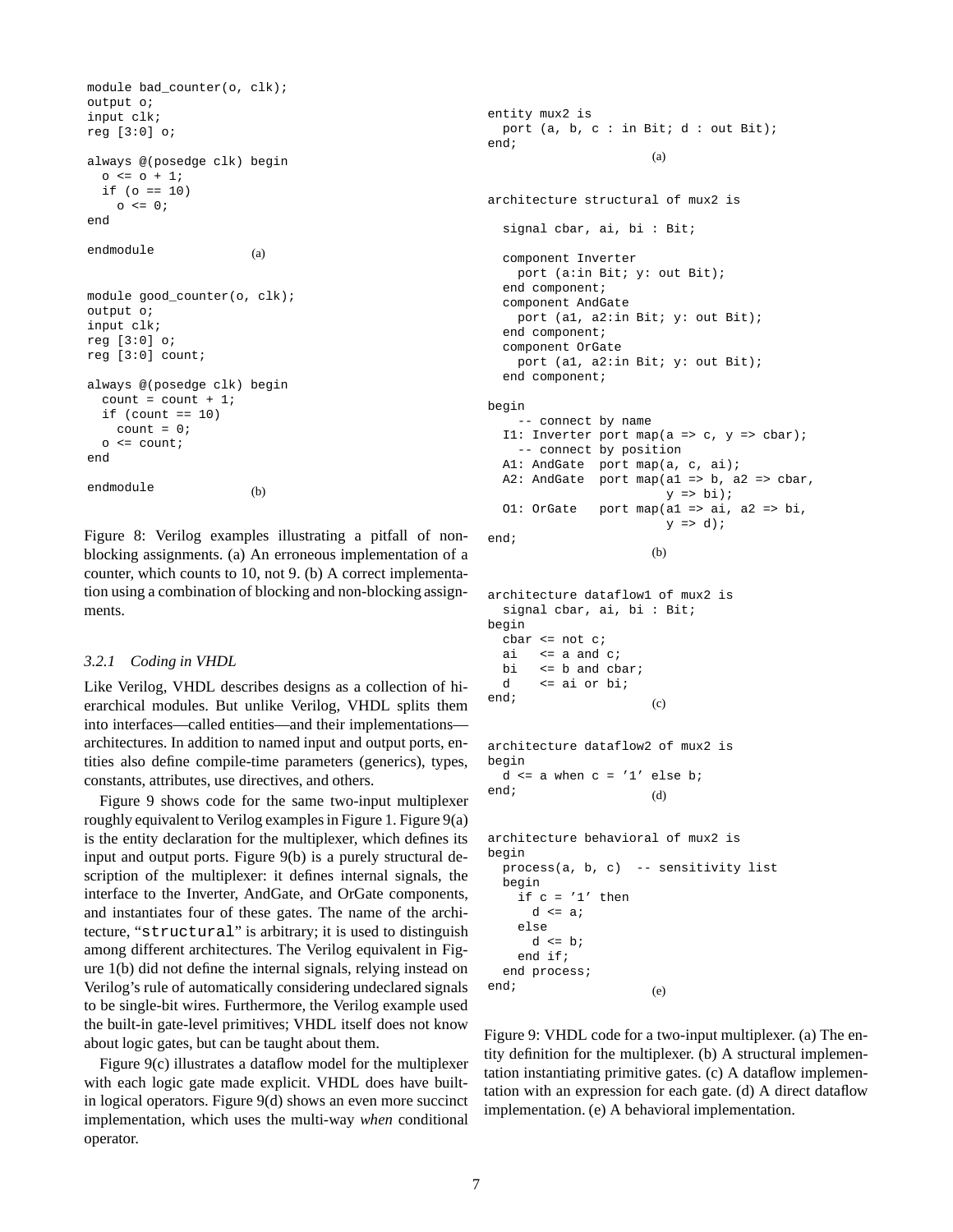Finally, Figure 9(e) shows a behavioral implementation of the mux. It defines a concurrently-running process sensitive to the three mux inputs (a, b, and c) and uses an if-then-else statement (VHDL provides most of the usual control-flow statements) to select between copying the a and the b signal to the output d.

One of the design philosophies behind the VHDL language was to maximize its flexibility by making most things userdefinable. As a result, unlike Verilog, it has only the most rudimentary built-in types (e.g., Boolean variables, but nothing to model four-valued logic), but has a much more powerful type system that allows such types to be defined. The Bit used in the examples in Figure 9 is actually a predefined part of the standard environment, i.e.,

```
type BIT is ('0', '1');
```
which is a character enumeration type whose two values are the characters 0 and 1. (VHDL is case-insensitive; Bit and BIT are equivalent.)

There are advantages and disadvantages to this approach. While it allows more things to be added to the language later, it also makes for a few infelicities. For example, the predicate in the *if* statement in Figure 9(e) must be written " $c = '1'$ " instead of just "c" because the argument must be of type Boolean, not Bit. While not a serious issue, it is yet another thing that contributes to VHDL's verbosity.

Figure 10 is a more elaborate example showing an implementation of the classic traffic light controller from Mead and Conway [36]. This is written in a synthesizeable dialect, using the common practice of separating the output and next-state logic from the state-holding element. Specifically, the first process is sensitive only to the clock signal. The *if* statement in the first process checks for an event on the clock (VHDL signals have a variety of attributes; *event* is true whenever the value has changed) and the clock being high, i.e., the rising edge of the clock. The second process is sensitive only to the inputs and present state of the machine, not the clock, and is meant to model combinational logic. It illustrates the multi-way conditional *case* statement, constants, and bit vectors. It employs types (i.e., std\_ulogic and std\_ulogic\_vector) and operators from the ieee.std logic 1164 library, an IEEE standard library [32] for modeling logic that can represent unknown values ("X") as well as 0s and 1s.

### *3.2.2 VHDL Shortcomings*

One shortcoming of VHDL is its obvious verbosity: the use of begin/end pairs instead of braces, the need to separate entities and their architectures, the need to spell out things like ports, its lengthy names for standard logic types (e.g., std\_ulogic\_vector), and its requirement of enclosing Boolean values and vectors in quotes. Many of these are artifacts of its roots in the Ada language, another fairly verbose language commissioned by the U. S. Department of Defense, but others are due to questionable design decisions. Consider the separation of entity/architecture pairs. While separating these concepts is a boon to abstraction and simplifies the construction of simulations of the same system in different configurations (e.g., to run a simulation using a gate-level archi-

```
library ieee;
use ieee.std_logic_1164.all;
entity tlc is
  port (
    clk, reset : in std_ulogic;
    cars, short long : in std_ulogic;
    highway_yellow : out std_ulogic;<br>highway red : out std ulogic;
    highway_red : out std_ulogic;<br>farm_yellow : out std_ulogic;
    farm_yellow : out std_ulogic;
                       : out std_ulogic;
    start_timer : out std_ulogic);
end tlc;
architecture imp of tlc is
signal current state, next state :
    std_ulogic_vector(1 downto 0);
constant HG : std_ulogic_vector := "00";
constant HY : std_ulogic_vector := "01";
constant FY : std_ulogic_vector := "10";
constant FG : std_ulogic_vector := "11";
begin
P1: process (clk) -- Sequential process
begin
  if (clk'event and clk = '1') then
    current_state <= next_state;
  end if;
end process P1;
-- Combinational process: sensitive to input changes
P2: process (current_state, reset, cars, short, long)
begin
  if (reset = (1') then
    next_state <= HG;
    start_timer <= '1';
  else
    case current_state is
      when HG =>
        highway_yellow <= '0'; highway_red <= '0';
         farm_yellow <= '0'; farm_red <= '1';
         if (cars = '1' and long = '1') then
           next_state <= HY; start_timer <= '1';
         else
          next_state <= HG; start_timer <= '0';
         end if;
       when HY =>
        highway_yellow <= '1'; highway_red <= '0';<br>farm vellow <= '0'; farm red <= '1';
                         \Leftarrow '0'; farm_red
         if (short = '1') then
           next_state <= FG; start_timer <= '1';
         else
           next state <= HY; start timer <= '0';
         end if;
      when FG =>
        highway_yellow <= '0'; highway_red <= '1';
         farm_yellow <= '0'; farm_red <= '0';
if (cars = '0' or long = '1') then
          next_state <= FY; start_timer <= '1';
         else
          next_state <= FG; start_timer <= '0';
        end if;
      when FY =>
        highway_yellow <= '0'; highway_red <= '1';<br>
farm vellow <= '1'; farm red <= '0';
         farm\_yellow \leftarrow '1'; farm\_redif (short = '1') then
           next state \leq HG; start timer \leq '1';
         else
          next state \leq FY; start timer \leq '0';
        end if;
      when others =>
        next state \leq "XX"; start timer \leq 'X';
        highway_yellow <= 'X'; highway_red <= 'X';<br>farm vellow <= 'X'; farm red <= 'X';
        farm_yellow <= 'X'; farm_red <= 'X';
    end case;
  end if;
end process P2;
```
end imp;

Figure 10: The traffic-light controller from Mead and Conway [36] implemented in VHDL, illustrating the common practice of separating combinational and state-holding processes.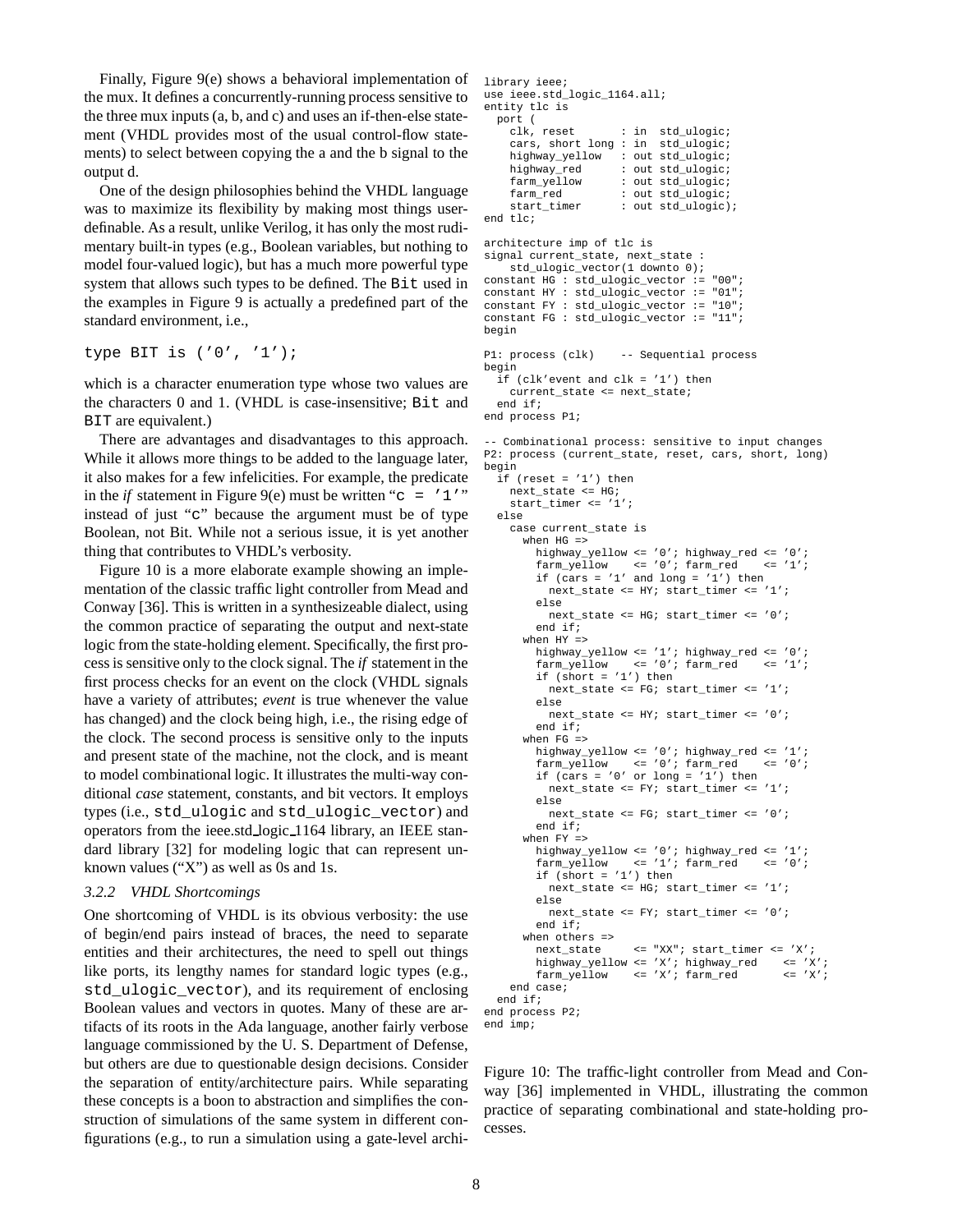tecture in place of a behavioral one for more precise timing estimation), in practice most designers only ever write a single architecture for a given entity and such pairs are usually written together.

The flexibility of VHDL also has advantages and disadvantages. Its type system is much more flexible than Verilog's, providing things such as aggregate types and overloaded functions and operators, but this flexibility also comes with a need for standardization and also tends to increase the verbosity of the language. Some of the need for standardization was recognized early, resulting in libraries such as the widely-supported IEEE 1164 library for multi-valued logic modeling. However, a standard for signed and unsigned arithmetic on logic vectors was slower in coming (it was eventually standardized in 1997 [33]), prompting both Synopsys and Mentor to each introduce similar but incompatible and incomplete versions of a similar library.

Fundamentally, many of the problems stem from a desire to make the language too general. Aspects of the type system suffer from this as well. While the ability to define new enumerated types for multi-valued logic modeling is powerful, it seems a little odd to require virtually every VHDL program (since its main use has long been specification for RTL synthesis) to include one or more standard libraries. This also leads to the need to be constantly comparing signals to the literal '1' instead of just using a signal's value directly, and requires a user to carefully watch the types of subexpressions.

#### *3.3 SystemC*

SystemC is a relative latecomer to the HDL wars. Developed at Synopsys in the late 1990s, primarily by Stan Liao, SystemC was originally called Scenic [34] and was intended to replace Verilog and VHDL as the main system description language for synthesis (see Arnout [2] for some of the arguments for SystemC). SystemC is not so much a language as a  $C_{++}$  library along with a set of coding rules, but this is exactly its strength. It evolved from the common practice of first writing a highlevel simulation model in C or C++, refining it, and finally recoding it in RTL Verilog or VHDL. SystemC was intended to smooth the refinement process by removing the need for a separate hardware description language.

SystemC can be thought of as a dialect of C++ for modeling digital hardware. Like Verilog and VHDL, it supports hierarchical models whose blocks consist of input/output ports, internal signals, concurrently running imperative processes, and instances of other blocks. The SystemC libraries make two main contributions: an inexpensive mechanism for running many processes concurrently (based on a lightweight thread package; see Liao, Tjiang, and Gupta [34]), and an extensive set of types for modeling hardware systems, including bit vectors and fixed-point numbers. A SystemC model consists of a series of class definitions, each of which define a block. Methods defined for such a class become concurrently-running processes, and the constructor for each class starts these processes running by passing them to the simulation kernel. Simulating a SystemC model starts by calling the constructors for all blocks in the design, then invoking the scheduler, which is responsible for executing each of the concurrent processes as needed.

The computational model behind earlier versions of SystemC was cycle-based instead of the event-driven model of Verilog and VHDL. This meant that the simulation was driven by a collection of potentially asynchronous, but periodic clocks. Later versions (SystemC 2.0 and higher) adopted an event-driven model much like VHDL's.

SystemC books have only appeared recently. Grötker et al. [24] provide a nice introduction to SystemC 2.0. Bhasker [9] is also an introduction. The volume edited by Muller et al. [38] surveys more advanced SystemC modeling techniques.

### *3.3.1 Coding in SystemC*

Figure 11 shows a small SystemC model for a 0–99 counter driving a pair of seven segment displays. It defines two modules (the decoder and counter *struct*s) and an sc\_main function that defines some internal signals, instantiates two decoders and a counter, and runs the simulation while printing out what it does.

The two modules in Figure 11 illustrate two of the three types of processes possible in SystemC. The decoder module is the simpler one: it models a purely combinational process by defining a method (called, arbitrarily, "compute") that will be invoked by the scheduler every time the number input changes, as indicated by the sensitive << number; - statement beneath the definition of compute as an SC\_METHOD.

The second module, counter is an SC\_CTHREAD process: a method (here called "tick") that is invoked in response to a clock edge (here, the positive edge of the clk input, as defined by the SC\_CTHREAD(tick, clk.pos()); statement) and can suspend itself with the wait() statement. Specifically, the scheduler resumes the method when the clock edge occurs, and the method runs until it encounters a wait() statement, at which point its state is saved and control passes back to the scheduler.

This example illustrates only a very small fraction of the SystemC type libraries. It uses unsigned integers (sc\_uint), bit vectors (sc\_bv), and a clock (sc\_clock). The nonclock types are wrapped in sc\_signals, which behave like VHDL signals. In particular, when an SC\_CTHREAD method assigns a value to a signal, the effect of this assignment is felt only after all the processes triggered by the same clock edge have been run. Thus, such assignments behave like blocking assignments in Verilog to ensure that the nondeterministic order in which such processes are invoked (the scheduler is allowed to invoke them in any order) does not affect the ultimate outcome of simulating the system.

### *3.3.2 SystemC Shortcomings*

Like many languages, the most common use of SystemC has diverged from its designers' original intentions—an input for hardware synthesis in the case of SystemC. A number of synthesis tools for the language do exist, but SystemC is now used primarily (and quite successfully) for system modeling. This does mean, however, that it does not solve the "separate language for synthesis problem."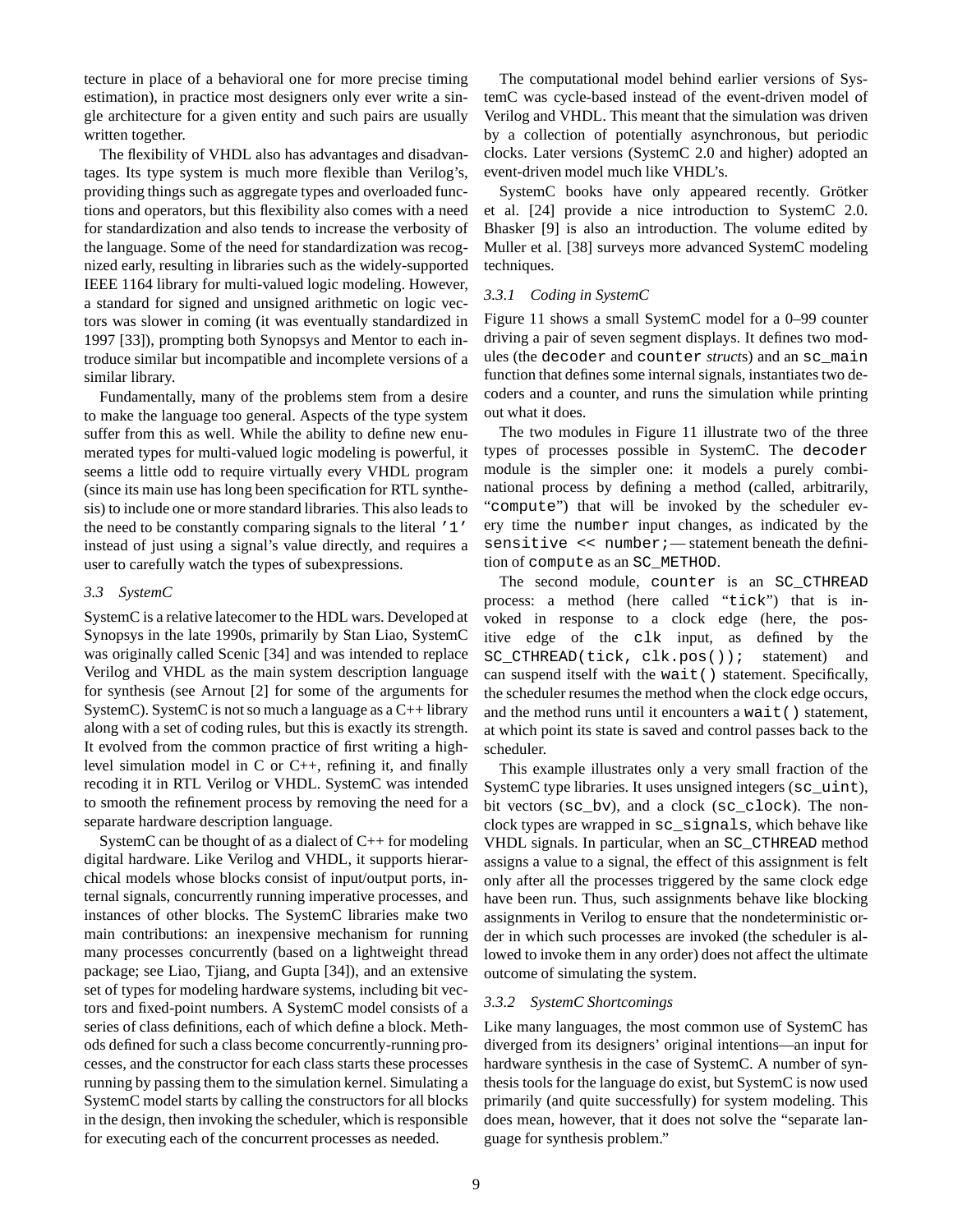```
#include "systemc.h"
#include <stdio.h>
struct decoder : sc_module {
 sc_in<sc_uint<4> > number;
  sc_out<sc_bv<7> > segments;
 void compute() {
    static sc_bv<7> codes[10] = {
      0x7e, 0x30, 0x6d, 0x79, 0x33,
      0x5b, 0x5f, 0x70, 0x7f, 0x7b };
    if (number.read() < 10)
      segments = codes[number.read()];
  }
  SC_CTOR(decoder) {
    SC_METHOD(compute);
    sensitive << number;
  }
};
struct counter : sc_module {
  sc_out<sc_uint<4> > tens;
 sc_out<sc_uint<4> > ones;
 sc_in_clk clk;
  void tick() {
    int one = 0, ten = 0;
    for (i; j) {
      if (++one == 10) {
        one = 0;
        if (++ten == 10) ten = 0;}
      ones = one;
      tens = ten;
      wait();
    }
  }
  SC_CTOR(counter) {
    SC_CTHREAD(tick, clk.pos());
  }
};
int sc_main(int argc, char *argv[])
{
  sc_signal<sc_uint<4> > ones, tens;
  sc_signal<sc_bv<7> >
    ones_segments, tens_segments;
  sc_clock clk;
  decoder decoder1("decoder1");
 decoder1(ones, ones segments);
  decoder decoder2("decoder2");
  decoder2(tens, tens_segments);
  counter counter1("counter1");
 counter1(tens, ones, clk);
 for (int i = 0; i < 12; i++) {
    sc_start(clk, 1);
   printf("%d %d %x %x\n",
           (int)tens.read(), (int)ones.read(),
           (int)(sc_uint<7>)tens_segments.read(),
           (int)(sc_uint<7>)ones_segments.read());
  }
}
```
Figure 11: A SystemC model for a two-digit decimal counter driving two seven-segment displays.

A big disadvantage of SystemC is that C++ was never intended for modeling digital hardware and as a result is even more lax about enforcing rules than Verilog. The syntax, similarly, is somewhat awkward and relies on some very tricky macro preprocessor definitions. On detailed models, the simulation speed of a good compiled-code Verilog or VHDL simulator may be better, although SystemC is much faster for higher-level models. For such systems, which consist of complex processes, SystemC should be superior since the simulation becomes nearly a normal C++ program. However, the context-switching cost in SystemC is higher than that of a good Verilog or VHDL simulator when running a more detailed model, so a system with many small processes would not simulate as quickly.

Another issue is the ease with which a SystemC model can inadvertently be made nondeterministic. Although carefully following a discipline of only communicating among processes through signals will ensure the simulation is nondeterministic, any slight deviation from this will cause problems. For example, library functions that use a hidden global variable may cause nondeterminism if called from different processes. Accidentally holding state in an SC\_METHOD process (easily done if class variables are assigned) can also cause problems since such method are invoked in an undefined order.

Many argue that nondeterministic behavior in a language can be desirable for modeling nondeterministic systems, which certainly exist and need to be modeled. However, the sort of nondeterminism in a language such as SystemC or Verilog creeps in unexpectedly and is difficult to use as a modeling tool. For the simulation of a nondeterministic model to be interesting, there needs to be some way of seeing the different possible behaviors, yet a nondeterministic artifact such as an SC\_METHOD process that holds state provides no mechanism for ensuring that it is not, in fact, predictable. As a result, a designer has a hard time answering whether a model of a nondeterministic system can exhibit undesired behavior, even through a careful selection of test cases.

#### **4 Verification Languages**

Thanks to dramatic improvements in integrated circuit fabrication technology, it is now possible to build very large, complex integrated circuits. Hardware description languages, logic synthesis, and automated place-and-route technology have similarly made it possible to design such complicated systems. Unfortunately, technology to validate these designs, i.e., to identify design errors, has had a hard time keeping pace with these trends.

The time required to validate a design now greatly outstrips the time required to design or fabricate it. Although many novel techniques have been proposed to address the validation problem, simulation remains the preferred method. So-called formal verification techniques, which amount to efficient exhaustive simulation, have been gaining ground, but suffer from capacity problems.

Simulation applies a stimulus to a model of a design to predict the behavior of the fabricated system. Naturally, there is a trade-off between highly detailed models that can predict many attributes, say, logical values, timing, and power con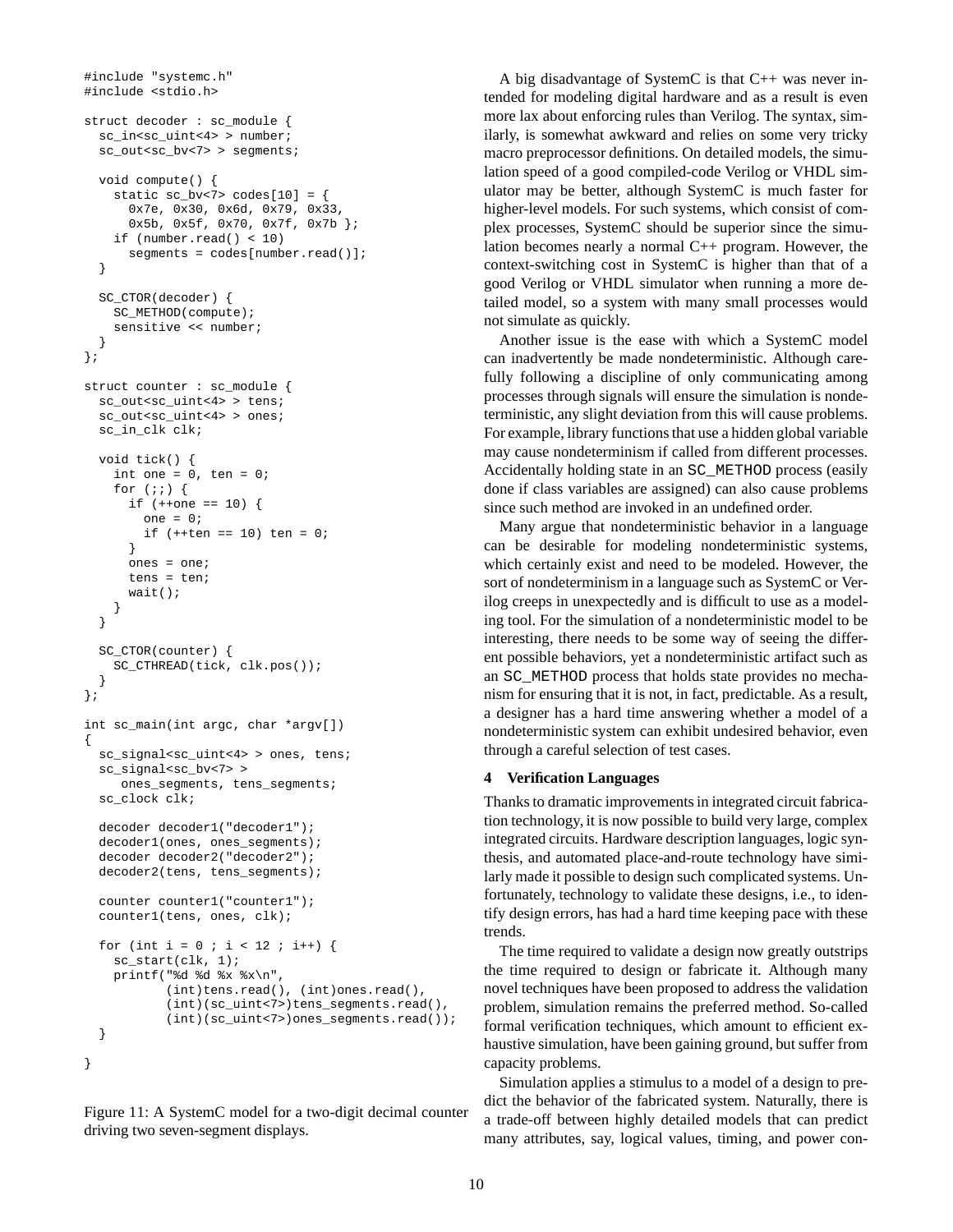sumption, and simplified models that can only predict logical behavior but execute much faster.

Because the size of the typical design has grown exponentially over time, functional simulation, which only predicts the logical behavior of a synchronous circuit at clock-cycle boundaries, has become the preferred form of simulation because of its superior speed. Furthermore, designers have shied away from more timing-sensitive circuitry such as gated clocks and transparent latches because they require more detailed simulation models and are therefore more costly to simulate.

Simulation-based validation raises three important questions: what the stimulus should be, whether it exposes any design errors, and whether the stimulus is long and varied enough to have exposed "all" design errors. Historically, these three questions have been answered manually, i.e., by having a test engineer write test cases, check the results of simulation, and make some informed guesses about how comprehensive the test suite actually is.

A manual approach has many shortcomings. Writing testcases is tedious and the number necessary for "complete" verification grows faster than the size of the system description. Manually checking the output of simulation is similarly tedious and subtle errors can be easily overlooked. Finally, it is difficult to judge quantitatively how much of a design has really been tested.

More automated methodologies, and ultimately languages, have evolved to address some of these challenges, although the verification problem remains one of the most difficult. Biased random test case generation has become standard practice, although it has only supplemented manual test case generation, not completely supplanted it. Designer-inserted assertions, long standard practice for software development, have also become standard for hardware, although the sort of assertions needed in hardware are more complicated than the typical "the argument must be non-zero" sort of checking that works well in software. Finally, automated "coverage" checking, which attempts to quantify how much of a design's behavior has been exercised in simulation, has also become standard.

All of these techniques are improvements, not a panacea. While biased random test case generation can quickly generate many interesting tests, it provides no guarantee of completeness; bugs may go unnoticed. Because they must often check temporal properties (e.g., "acknowledge arrives within three cycles of every request"), assertions in hardware systems are more difficult to write than those for software (which most often check data structure consistency) and again, there is no way to know when enough assertions have been added, and it is possible that the assertions themselves have flaws (e.g., they let bugs by). Finally, test cases that achieve 100% coverage can also let bugs by because the criteria for coverage is necessarily weak. Coverage typically checks what states particular variables have been in, but it cannot consider all combinations because they grow exponentially quickly with design size. As a result, certain important combinations may not be checked even though coverage checks report "complete coverage."

While the utility of biased random test generation and coverage metrics is mostly limited to simulation, assertion specification techniques are useful for, and have been heavily influenced by, formal verification. Pure formal techniques consider all possible behaviors by definition and therefore do not require explicit test cases (implicitly, they consider all possible test cases) and also do not need to consider coverage. But knowing what behavior is unwanted is crucial for formal techniques, whose purpose is to either expose unwanted behavior or formally prove it cannot occur.

Recently, a sort of renaissance has occurred in verification languages. Temporal logics, specifically Linear Temporal Logic (LTL) and Computation Tree Logic (CTL), form the mathematical basis for most assertion checking, but their mathematical syntax is awkward for hardware designers. Instead, a number of more traditional computer languages, which combine a more human-readable syntax for the bare logic with a lot of "syntactic sugar" for more naturally expressing common properties, have been proposed for expressing properties in these logics. Two industrial efforts from Intel (ForSpec) and IBM (Sugar) have emerged as the most complete.

Meanwhile, some EDA companies have produced languages designed for writing testbenches and checking simulation coverage. Vera, originally designed by Systems Science and since acquired by Synopsys, and e, designed and sold by Verisity, have been the two most commercially successful. Bergeron [7] discusses how to use the two languages.

All four of these languages have recently undergone extensive cross-breeding. Vera has been made public, rechristened OpenVera, had Intel's ForSpec assertions grafted onto it, and added almost in its entirety to SystemVerilog. Sugar, meanwhile, has been adopted by the Accelera standards committee, rechristened the Property Specification Language (PSL), and also added in part to SystemVerilog. Verisity's e has changed the least, only having recently been made public.

There are obvious advantages in having a single industrystandard language for assertions, so it seems likely that most of these languages will eventually disappear, but as of this writing (2004), there is no obvious winner.

The sections that follow describe languages that are currently public. As mentioned above, most started as proprietary in-house or commercial.

#### *4.1 OpenVera*

OpenVera began life around 1995 as Vera, a proprietary language implemented by Systems Science, Inc. mainly for creating testbenches for Verilog simulations. As such, its syntax was heavily influenced by Verilog. VHDL support was added later. Synopsys bought the company in 1998, released the language to the public in 2001, and rechristened it OpenVera.

OpenVera is a concurrent, imperative language designed for writing testbenches. It executes in concert with a Verilog or VHDL simulator and can both provide stimulus to the simulator and observe the results. In addition to the usual high-level imperative language constructs, such as conditionals, loops, functions, strings, and associative arrays, it provides extensive facilities for generating biased random patterns (designed to be applied to the hardware design under test) and monitoring what values particular variables take on during the simulation (for checking coverage).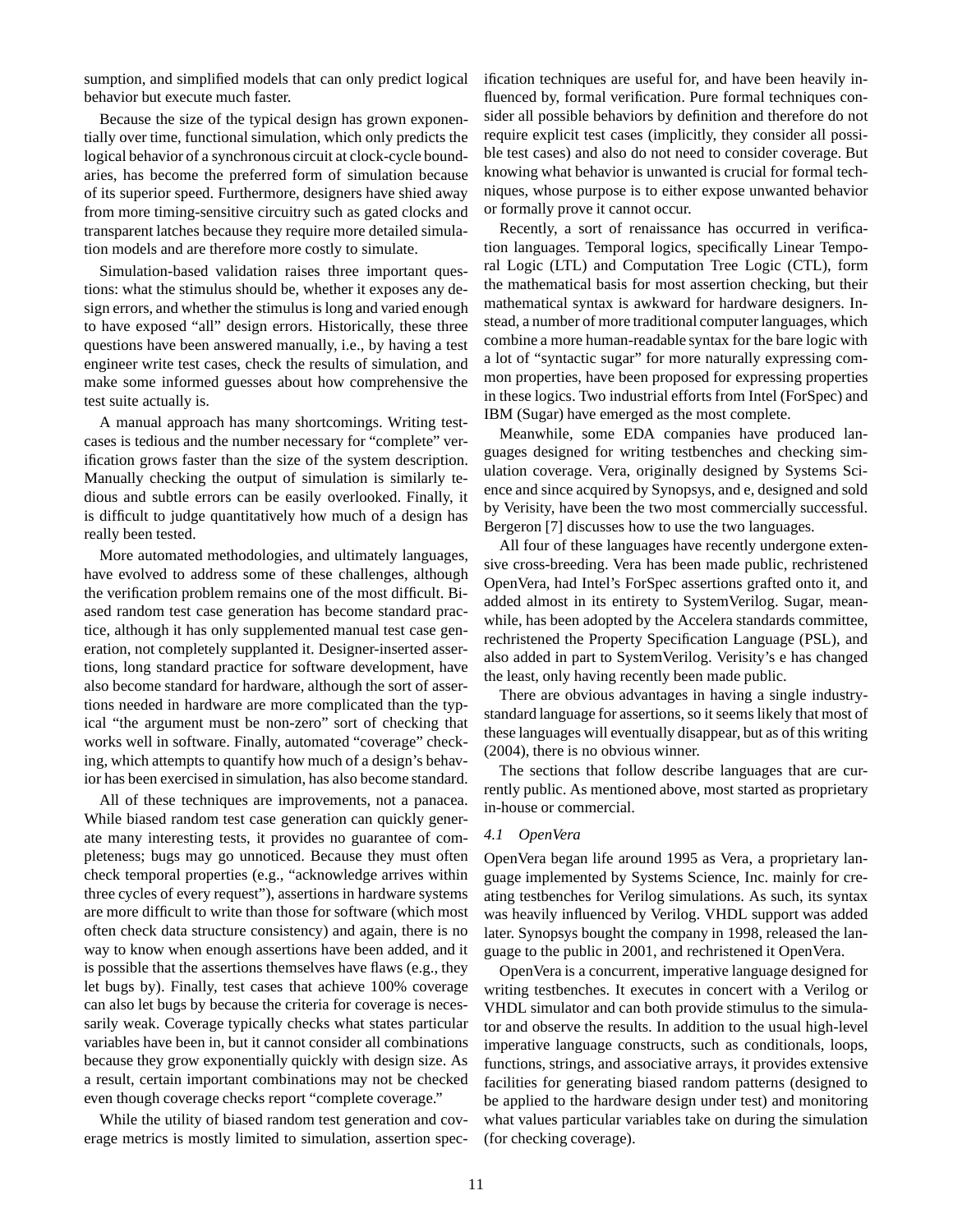```
class Bus {
 rand bit[15:0] addr;
 rand bit[31:0] data;
  constraint world_align { addr[1:0] == '2b0; }
}
program demo {
 Bus bus = new();
  repeat (50) {
    integer result = bus.randomize();
    if (result == OK)
      printf("addr = \$16h data = \$32h\n",
             bus.addr, bus.data);
    else
      printf("randomization failed\n");
  }
}
```
Figure 12: A simple Vera program illustrating its ability to generate biased random variables and its mix of imperative and object-oriented styles. From the OpenVera 1.3 LRM.

In the process of making OpenVera public, Synopsys added the assertion specification capabilities of Intel's ForSpec language, making it easy to check whether certain behaviors ever appear during the simulation.

In a further nod to cross-breeding, much of Vera was incorporated into SystemVerilog 3.1 around 2003. In particular, its style of generating biased random variables and checking for behavior coverage have been adopted more-or-less verbatim.

The following is a quick overview of OpenVera 1.3, currently the latest version (September 2004). References for the language include the OpenVera language reference manual, available from the OpenVera website, and Haque et al. [25].

OpenVera has three main facilities that separate it from more traditional programming languages: biased random variable generation subject to constraints, monitoring facilities for reporting coverage of state variables, and the ability to specify and check temporal assertions.

Figure 12 shows a simple OpenVera program that demonstrates the language's ability to generate biased random variables. First, a Java/C++-like class is defined containing the sixteen-bit field addr and the thirty-two bit field data. These are marked rand, meaning their values will be set by a call to the randomize() method implicitly defined for every class.

Following the definition of the fields, a constraint (named arbitrarily word align) is defined for objects of this class. Such constraints restrict the possible values the randomize() method may assign to various fields. This particular constraint simply restricts the two lowest bits of addr to be zero, i.e., aligned on a four-byte boundary.

The "demo" program creates a new Bus object then, for fifty times, invokes randomize() to generate a new set of "random" values (in fact, they are taken from a pseudorandom sequence guaranteed to be the same each time the program runs) for the two fields in the bus object that conform to the given constraint.

Overly constrained or inconsistent constraints may lead randomize() to fail. It signals this with a non-OK return

```
bit clk;
bit [15:0] addr;
bit [7:0] data;
coverage group MyChecker {
  sample_event = @(posedge clk);
  sample addr, data;
}
program demo_coverage {
  MyChecker checker = new();
  ...
}
```
Figure 13: A simple Vera program containing a single coverage group that monitors which values appear on the addr and data state variables. From the OpenVera 1.3 LRM.

value (OK and FAIL are reserved words in Vera), here assigned to the local integer variable result. For this simple example, randomization will always succeed. The constraint solver guarantees that it will only fail if there is no consistent solution to the supplied constraints.

This example, of course, only illustrates a fraction of Open-Vera's facilities for biased random variable generation. It can also add constraints on-the fly, impose set membership constraints, follow user-defined distributions, impose conditional constraints, impose constraints between variables, selectively randomize and disable randomization of user-specified variables, and generate random sequences from a language specified by a grammar.

OpenVera supports so-called functional coverage checking, which can monitor state variables and state transitions (unlike software coverage, which usually monitors which statements and branches have been executed). It uses a bin model: each bin represents a particular state or transition and when a matching activity occurs, the counter for that bin is incremented. The number of bins that remain empty after simulation therefore give a rough idea of what behavior has yet to be exercised.

The coverage group construct defines a type of monitor. Each specifies a set of variables to monitor and an event that triggers a check of the variables, typically the positive edge of a clock. Like a class, these constructs must be explicitly instantiated and there may be multiple copies of each, especially useful when a coverage group has parameters. Figure 13 illustrates a simple coverage group.

Like the earlier example, Figure 13 shows only the most basic coverage functionality. OpenVera can also monitor cross coverage, i.e., the combinations of values taken by two or more variables; selectively disable coverage checking, e.g., during system reset; allow the user to explicitly specify bins and the values mapped to them; and monitor transition coverage, i.e., combinations of values taken by the same variable in successive cycles;.

OpenVera's assertions, which were adapted from Intel's ForSpec language, provides a way to check temporal properties such as "an acknowledge signal must occur within three clock cycles after any request." Because of its source, the syntax for assertions is a little unusual.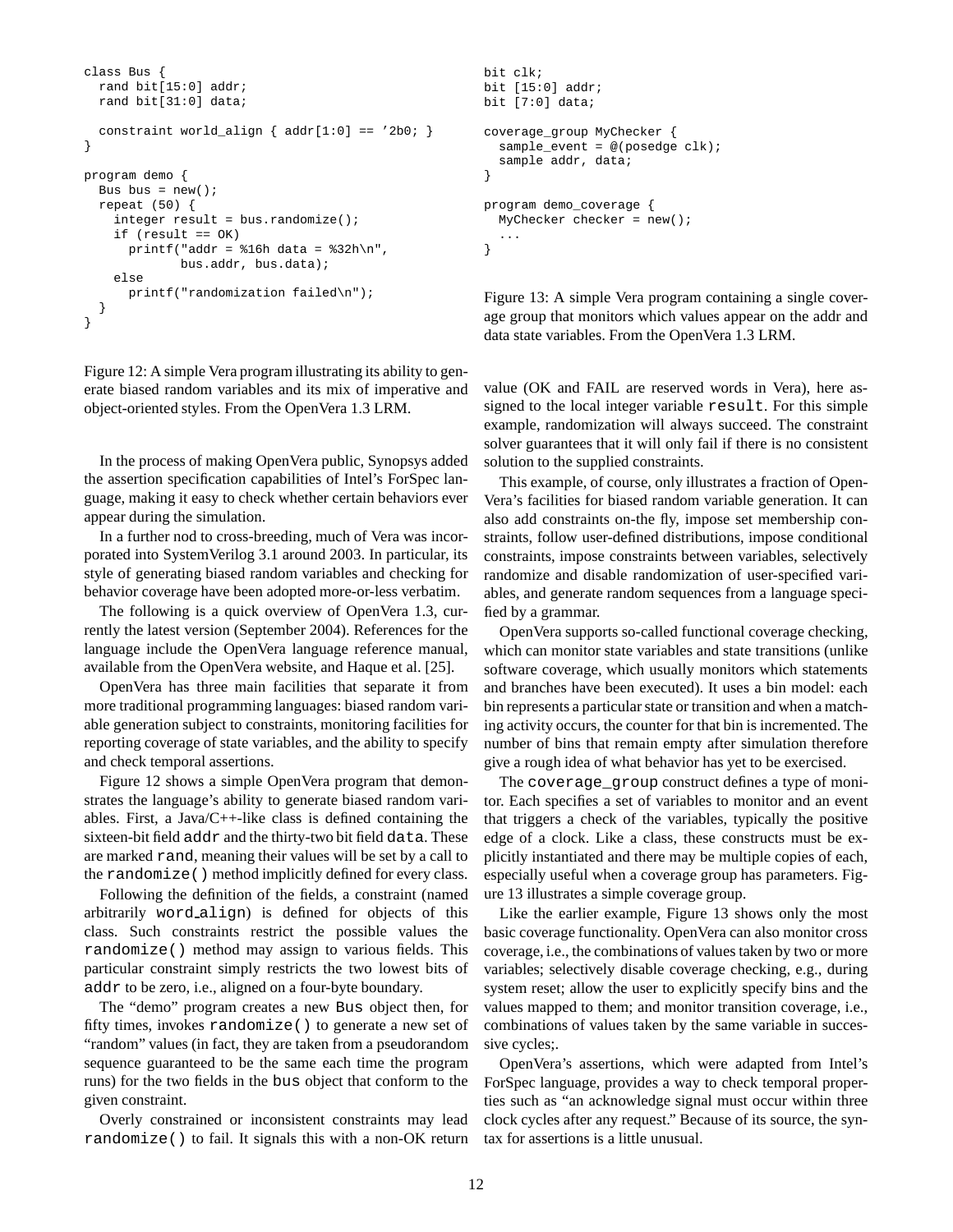```
/* Checks for the sequence p, 6, 9, 3 */unit mychecker
  #(parameter integer p = 0)
  (logic en, logic clk, logic [7:0] result);
 clock posedge (clk) {
   event e0: (result == p);
    event e1: (result == 6);
    event e2: (result == 9);
    event e3: (result == 3);
    event myseq:
      if (en) then (e0 #1 e1 #1 e2 #1 e3);
  }
```
assert myassert: check(myseq, "Missed a step."); endunit

```
/* Watch for the sequence 4, 6, 9, 3 on outp */
bind instances cnt_top.dut:
  mychecker myinst #(4) (enable, clk, outp);
```
Figure 14: A sample of OpenVera's assertion language. It defines a checker that watches for the sequence p, 6, 9, 3 and creates an instance of it that checks for the sequence 4, 6, 9, 3 on the outp bus. From the OpenVera 1.3 LRM.

Figure 14 shows the assertion language. It defines a checker ("mychecker") that takes a single integer parameter  $p$ , an enable signal, a clock, and an eight-bit bus and looks for the sequence  $p$ , 4, 6, 9, 3 on the bus. The clock construct defines a collection of events (patterns) synchronized to the positive edge of the clock signal. Events e0 through e3 are simple properties: they look for patterns on the result signal. The myseq pattern is the interesting one: it looks for the appearance of the four events separated by a single clock cycle (a one-cycle delay is written #1). The assert directive means to check for the myseq event and report and error otherwise.

Finally, bind indicates where to instantiate the checker, gives it the name myinst, passes the parameter 4, and connects the checker to the enable, clock, and result signals.

Once more, the example in Figure 14 barely scratches the surface. Sequences can also contain consecutive and nonconsecutive repetition, explicit delays, simultaneous and disjoint sequences, and sequence containment.

#### *4.2 The e Language*

The e language was developed by Verisity as part of its Specman product as a tool for efficiently writing testbenches. Like Vera, it is an imperative object-oriented language with concurrency, the ability to generate constrained random values, mechanisms for checking functional (variable value) coverage, and a way to check temporal properties (assertions). Books on e include Palnitkar [41] and Iman and Joshi [30].

The syntax of e is unusual. First, all code must be enclosed in <' and '>' symbols, otherwise it is considered a comment. Unlike C, e declarations are written "name : type." The syntax for fields in compound types (e.g., structs) includes particles such as % and !, which indicate when a field is to be driven on the device-under-test and not randomly computed respectively.

Figure 15 shows a fragment of an e program that defines an abstract test strategy for a very simple microprocessor, specif-

```
Instruction encoding for a very simple processor
<'
type opcode: [ADD, SUB, ADDI, JMP, CALL] (bits: 4);
type reg: [REG0, REG1, REG2, REG3] (bits: 2);
struct instr \{ \} opcode;
                     // Four-bit opcode
  %op1 : reg; // Two-bit operand
  kind : [imm, reg]; // Second operand type
  when reg instr { %op2 : reg; } // reg operand
  when imm instr { %op2 : byte; } // imm operand
  // Constrain certain instructions to reg or imm
  keep op in [ ADD, SUB ] => kind == reg;
  keep op in [ ADDI, JMP, CALL ] => kind == imm;
  // Constrain JMP, CALL second operand
  when imm instr {
    keep opcode in [JMP, CALL] => op2 < 16;
  }
};
extend sys {
  // Add a non-generated field called instrs
  !instrs : list of instr;
};
```
Figure 15: e code defining instruction encoding for a simple 8 bit microprocessor. After an example in the Specman tutorial.

ically how to generate instructions for it. It illustrates the type system of the language as well as the utility of constraints. It defines two enumerated scalar types, opcode and reg, and defines the width of each. The struct instr defines a new compound type (instr) that represents a single instructions. First is the op field, which is one of the opcodes defined earlier. It, the op1, and the op2 fields are marked with %, indicating that they should be considered by the pack built-in procedure, which marshals data to send to the simulation.

The kind field is also a enumerated scalar, but is used here as a type tag. It is not marked with %, which means that its value will not be included when the structure is packed and sent to the simulation. The two when directives define two subtypes, i.e., "reg instr" and "imm instr." Such subtypes are similar to derived classes in object-oriented programming languages. Here, the value of the kind field, which can be either imm or reg, determines the subtype.

The two keep directives impose constraints between the kind field and the opcode, ensuring, e.g., that ADD and SUB instructions are of the reg type. Although these constraints are simple, e is able to impose much more complicated constraints on the values of fields in a struct.

The final when directive further constrains the JMP and CALL instructions, i.e., by restricting what values the op2 field may take for these instructions.

The extend sys directive adds a field named instrs to the sys built-in structure, which is the basic environment. The leading ! makes the system create an empty list of instructions, which will be filled in later.

Figure 16 illustrates how the definition of Figure 15 can be used to generate tests that exercise the ADD and ADDI instruc-

'>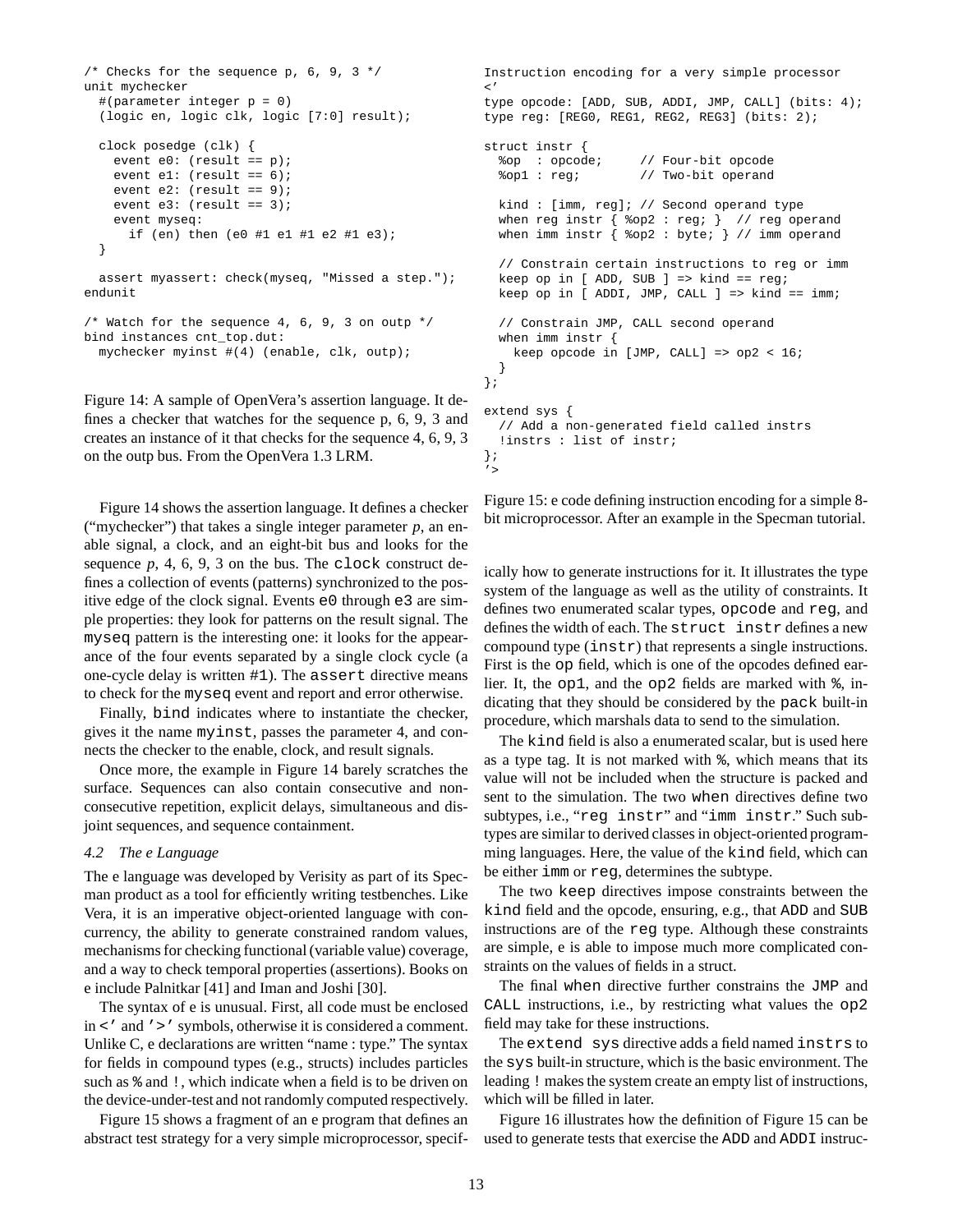```
<'
extend instr {
  keep opcode in [ADD, ADDI];
  keep op1 == REGO;when reg instr \{ \text{keep op2 == REG1} \}when imm instr { keep op2 == 0x3; }
};
extend sys {
   keep instrs.size() == 10;
};
'>
```
Figure 16: e code that uses the instruction encoding of Figure 15 to randomly generate ten instructions. After an example in the Specman tutorial.

tions. It first adds constraints to the instr class (the template for instructions defined in Figure 15) that restrict the opcodes to either ADD or ADDI, then imposes a constraint on the top level (sys) that makes it generate exactly ten instructions. Running the source code of Figure 15 and Figure 16 together makes the system generate a sequence of ten pseudorandom instructions.

#### *4.3 PSL*

The Property Specification Language, PSL, evolved from the proprietary Sugar language developed at IBM. Its focus is narrower than either OpenVera or e, since its goal is purely to specify temporal properties to be checked in hardware designs, but is more disciplined and has more formal semantics.

Beer et al. [5] provide a nice introduction to an earlier version of the language, which they explain evolved over many years. It has been used within IBM in the RuleBase formal verification system since 1994 and was also pressed into service as a checker generator for simulators in 1997. Accelera, an EDA standards group, adopted it as their formal property language in 2002. Cohen [16] provides a tutorial.

PSL is based on Computation Tree Logic (CTL) [14], a powerful but rather cryptic temporal logic for specifying properties of finite-state systems. It is able to specify both safety properties ("this bad thing will never happen") as well as liveness properties ("this good thing will eventually happen"). Liveness properties can only be checked formally because it makes a statement about all the possible behaviors of a system while safety properties can also be tested in simulation. Linear Temporal Logic (LTL), a subset of CTL, expresses only safety properties, can therefore be turned into checking automata meant to be run in concert with a simulation to look for unwanted behavior. PSL carefully defines which subset of its properties are purely LTL and are therefore candidates for use in simulation-based checking.

PSL is divided into four layers. The lowest, Boolean, consists of instantaneous Boolean expressions on signals in the design under test. The syntax of this layer follows that of the HDL to which PSL is being applied, and can be Verilog, SystemVerilog, VHDL, or GDL. For example, a[0:3] & b[0:3] and a(0 to 3) and b(0 to 3) represent the bit-wise *and* of the four most significant bits of vectors a and b in the Verilog and VHDL flavors respectively.

The second layer, temporal, is where PSL gets interesting. It allows a designer to state properties that hold across multiple clock cycles. The always operator, which states that a Boolean expression holds in every clock cycle, is one of the most basic. For example, always !(ena & enb) states that the signals ena and enb will never be true simultaneously in any clock cycle.

More interesting are operators that specify delays. The next operator is the simplest. The property always (req -> next ack) states that in every cycle that the req signal is true, the ack signal is true in the next cycle. The -> symbol denotes implication, i.e., if the expression to the left left is true, that on the right must also be true. The next operator can also take an argument, e.g., always req -> next[2] ack means that ack must be true two cycles after each cycle in which req is true.

PSL provides an extended form of regular expressions convenient for specifying complex behaviors. Although it would be possible to write always (req -> next (ack-> next !cancel)) to indicate that ack must be true after any cycle in which req is true, and cancel must be false in the cycle after that, it is easier to write always  $\{ \text{req} : \text{ack} : \text{cancel} \}.$ This illustrates a basic principle of PSL: most operators are actually just "syntactic sugar;" the set of fundamental operators is quite small.

PSL draws a clear distinction between "weak" operators, which can be checked in simulation (i.e., safety properties) and "strong" operators, which express liveness properties and can only be checked formally. Strong operators are marked with a trailing exclamation point (!), and some operators come in both strong and weak varieties.

The eventually! operator illustrates the meaning of strong operators. The property always (req -> eventually! ack) states that after req is asserted, ack will always be asserted eventually. This is not something that can be checked in simulation: if a particular simulation saw req but did not see ack, it would be incorrect to report that this property failed because running that particular simulation longer might have produced ack. The is the fundamental difference between safety and liveness properties: safety states something bad never happens; liveness states something good eventually happens.

Another subtlety is that it is possible to express properties in which times moves backward through a property. A simple example is always  $((a & \& next[3](b)) \rightarrow c, which$ states that when a is true and b is true three clock cycles later, c is true in the first cycle, i.e., when a was true. While it is possible to check this in simulation (for each cycle in which a is true, remember whether c is true and look three clock cycles later for b), it is more difficult to build automata that check such properties in simulation.

The third layer of PSL, the verification layer, instructs a verification tool what tests to perform on a particular design. It amounts to a binding between properties defined with expressions from the Boolean and temporal layer, and modules in the design under test. The following simple example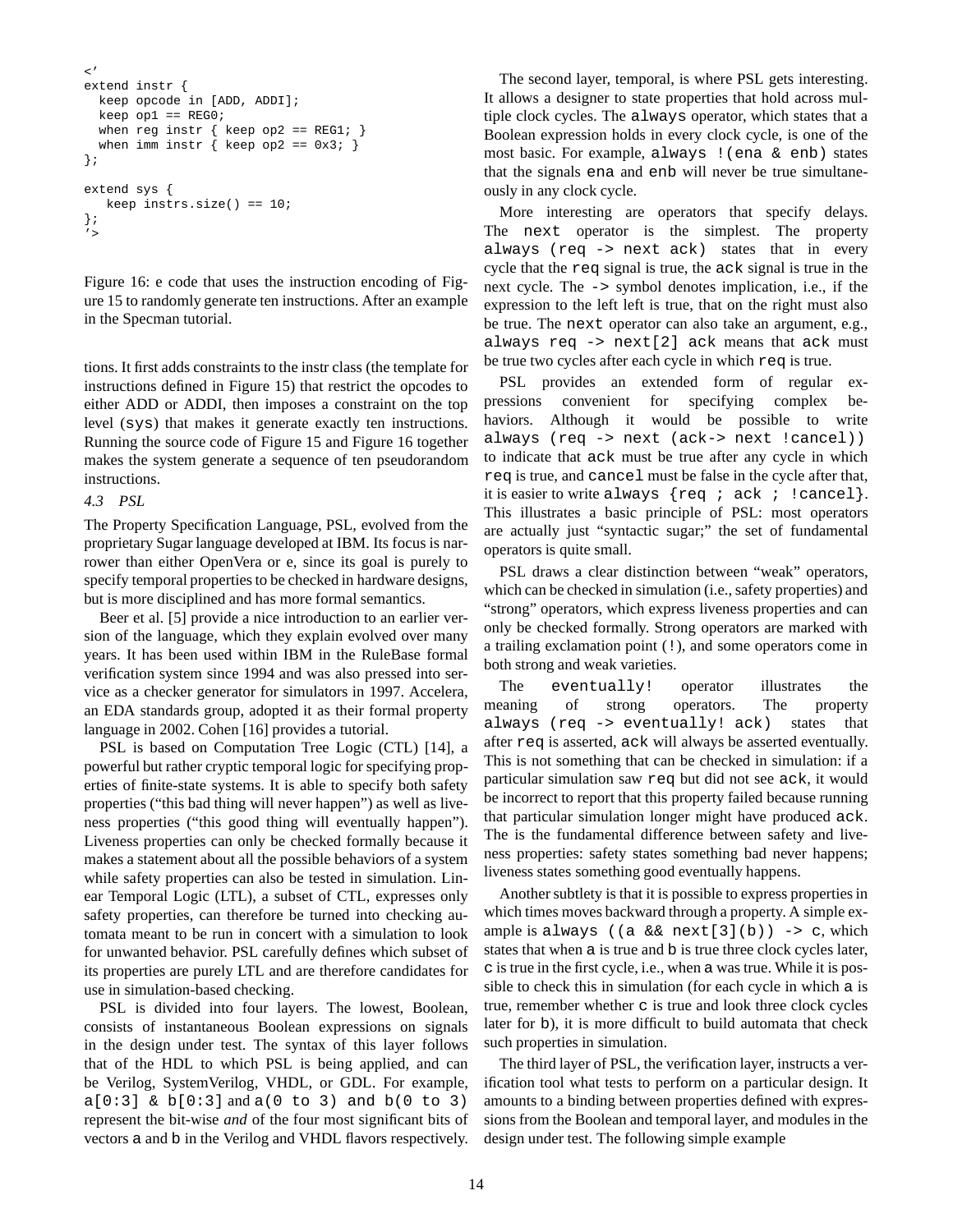```
vunit ex1a(top_block.i1.i2) {
  A1: assert never (ena && enb);
}
```
declares a "verification unit" called ex1a, binds it to the instance named top\\_block.i1.i2 in the design under test, and declares(the assertion named A1) that the signals ena and enb in that instance are never true simultaneously.

In addition to assert, verification units may also include assume directives, which allow the tool to assume a property; assume\_guarantee, which both assumes and tests a property; restrict, which constrains the tool to only consider those behaviors that have a property; cover, which asks the tool to check whether a certain property was ever observed; and fairness, which instructs the tool to only consider paths in which the given property occurs infinitely often, e.g., only when the system does not wait indefinitely.

The fourth (modeling) layer of PSL allows Verilog, SystemVerilog, VHDL, or GDL code to be included inline in a PSL specification. The intention here is to include additional details about the system under test in the PSL source file.

#### *4.4 SystemVerilog*

Recently, many aspects of the Vera, Sugar, and ForSpec verification languages have been merged into Verilog along with the higher-level programming constructs of Superlog [20] (which were taken nearly verbatim from C and C++) to produce SystemVerilog [1]. As a result, Verilog has become the English of the HDL world: voraciously assimilating parts of other languages and making them its own.

The C- and C++-like features added to SystemVerilog read like the list of features in those languages. SystemVerilog adds enumerated types, record types (*struct*s), *typedef*s, type casting, a variety of operators such as +=, operator overloading, control-flow statements such as break and continue, as well as object-oriented programming constructs such as classes, inheritance, and dynamic object creation and deletion. At the very highest level, it also adds strings, associative arrays, concurrent process control (e.g., fork/join), semaphores, and mailboxes, giving it features only found in concurrent programming languages such as Java.

Perhaps the most interesting features added to SystemVerilog are those directly related to verification. Specifically, SystemVerilog includes constrained, biased random variable generation, user-defined functional coverage checking, and temporal assertions, much like those in Vera, e, PSL, and ForSpec.

Figure 17 illustrates some of the random test-generation constructs in SystemVerilog, which were largely taken from Vera. Compare this with Figure 12.

Figure 18 illustrates some of the coverage constructs in SystemVerilog. In general, one defines "covergroups," which are collections of bins that sample values on a given event, typically a clock edge. Each covergroup defines the sorts of values it will be observing (e.g., values of a single variable, combinations of multiple variables, and sequences of values on a single variable) and rules that define the "bins" each of these values will be placed in. In the end, the simulator reports which bins were empty, indicating that none of the matching behavior was

```
class Bus;
  rand bit[15:0] addr;
  rand bit[31:0] data;
  constraint world_align { addr[1:0] = 2'b0; }
endclass
initial begin
  Bus bus = new;
  repeat (50) begin
    if (bus.randomize() == 1)$display ("addr = $16h data = $h\nu",
                 bus.addr, bus.data);
    else
      $display("overconstrained\n");
  end
end
typdef enum { low, mid, high } AddrType;
class MyBus extends Bus;
  rand AddrType atype; // Random variable
  // Additional address constraint
  constraint addr_range {
    (atype == low ) -> addr inside \{ [0:15] \};
    (atype == mid ) \rightarrow addr inside { [16:127] };(\text{atype} == \text{high}) \rightarrow \text{addr} inside \{ [128:255] \};
  }
endclass
task exercise bus;
  int res;
  // Restrict to low addresses
  res = bus.randomize() with { atype == low; };
  // Restrict to particular address range
  res = bus.randomize()
        with \{ 10 \leq addr \&& addr \leq 20 \};
  // Restrict data to powers of two
  res = bus.randomize() with
     \{ data & (data - 1) == 0 \};// Disable word alignment
  bus.word_align.constraint_mode(0);
  res = bus.randomize with { addr[0] || addr[1] };
  // Re-enable word alignment
  bus.word_align.constraint_mode(1);
endtask
```
Figure 17: Constrained random variable constructs in SystemVerilog. The example starts with a simple definition of a Bus class that constraints the two least-significant bits of the address to be zero, then invokes the randomize method to randomly generate address/data pairs and print the result. Next is a refined version of the Bus class that adds a field taken from an enumerated type that further constrains the address depending on its value. The example ends with a task that illustrates various ways to control the constraints. After examples in the SystemVerilog LRM [1]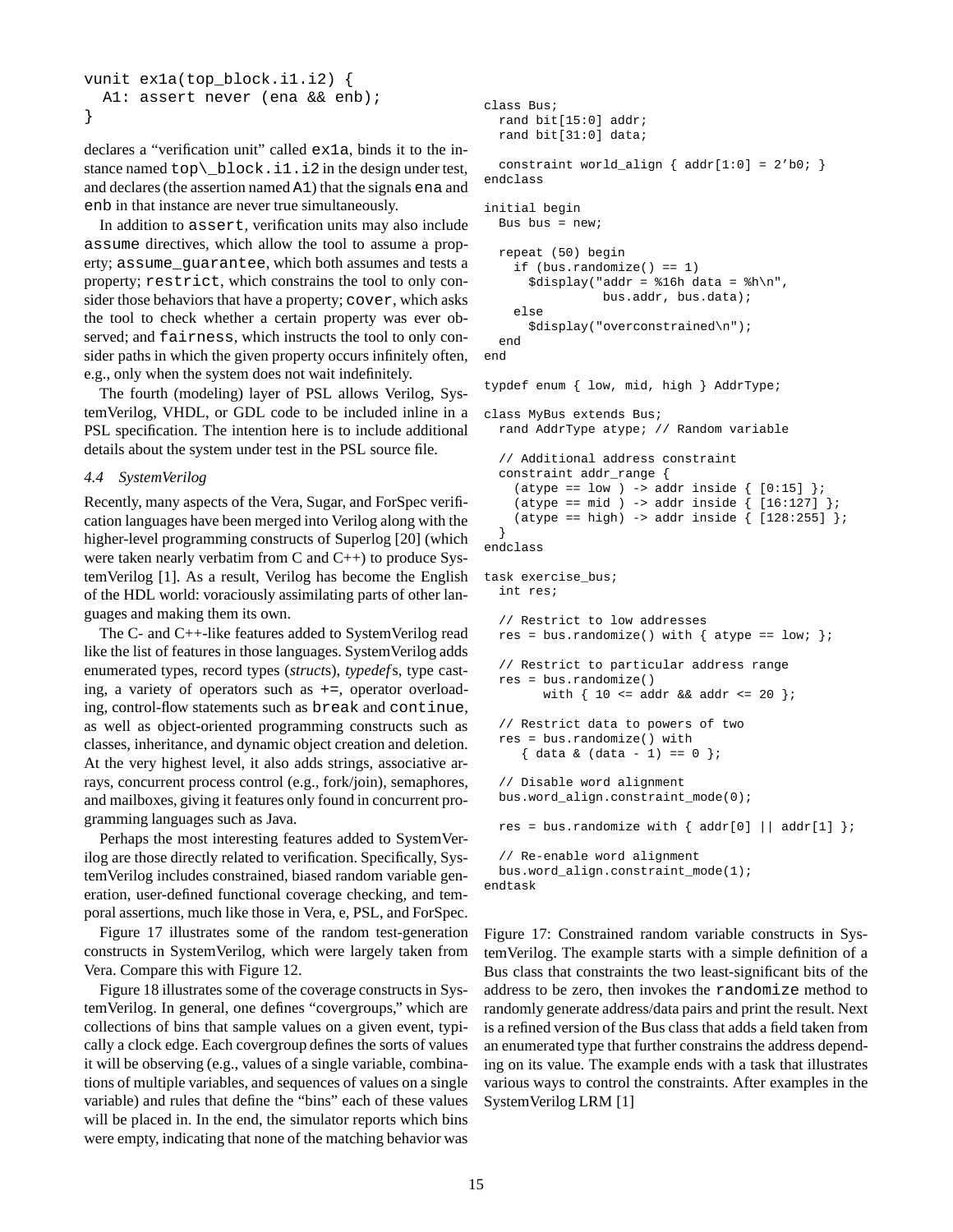```
enum { red, green, blue } color;
bit [3:0] adr, offset;
covergroup g2 @(posedge clk);
 Hue: coverpoint color;
 Offset: coverpoint offset;
 // Consider (color, adr) pairs, e.g.,
  // (red, 3'b000), (red, 3'b001), (blue, 3'b111)
 AxC: cross color, adr;
  // Consider (color, adr, offset) triplets
// Creates 3 * 16 * 16 = 768 bins
 all: cross color, adr, Offset;
endgroup
g2 g2_inst = new; // Create a watcher
bit [9:0] a; // Takes values 0--1023
covergroup cg @(posedge clk);
  coverpoint a {
    // place values 0--63 and 65 in bin a
    bins a = \{ [0:63], 65 \};
    // create 65 bins, one for 127, 128, ..., 191
    bins b[] = { [127:150], [148:191] };
    // create three bins: 200, 201, and 202
    bins c[] = { 200, 201, 202 };
    // place values 1000--1023 in bin d
    bins d = \{ [1000:\$]\};
    // place all other values
    // (e.g., 64, 66, .., 126, 192, ...)
    // in their own bin
    bins others[] = default;
  }
endgroup
bit [3:0] a;
covergroup cg @(posedge clk);
 coverpoint a {
    // Place the sequences 4 -> 5 -> 6, 7 -> 11,
    // 8 -> 11, 9 -> 11, 10 ->11, 7 -> 12, 8 -> 12,
    // 9 -> 12, and 10 -> 12 into bin sa.
    bins sa = (4 \Rightarrow 5 \Rightarrow 6), ([7:9], 10 \Rightarrow 11, 12);
    // Create separate bins for 4 \rightarrow 5 \rightarrow 6,
    // 7 -> 10, 8 -> 10, and 9 -> 10
    bins sb[] = (4 \Rightarrow 5 \Rightarrow 6), ([7:9] \Rightarrow 10);
```
// Look for the sequence  $3 \rightarrow 3 \rightarrow 3 \rightarrow 3$ bins  $sc = 3 (* 4];$ // Look for any of the sequences // 5 -> 5, 5 -> 5 -> 5, or 5 -> 5 -> 5 -> 5 bins sd =  $5$  [\* 2:4];

```
// Look for any sequence of the form
 // 6 -> ... -> 6 -> ... -> , where "..."
 // represents any sequence excluding 6
 bins se = 6 [-> 3];
}
```

```
endgroup
```
Figure 18: SystemVerilog coverage constructs. The example begins with a definition of a "covergroup" that considers the values taken by the color and offset variables as well as combinations. Next is a covergroup illustrating the variety of ways "bins" may be defined to classify values for coverage. The final covergroup illustrates SystemVerilog's ability to look for and classify sequences of values, not just simple values. After examples in the SystemVerilog LRM [1]

```
// Make sure req1 or req2 is true
// if we are in the REQ state
always @(posedge clk)
 if (state == REQ)
    assert (req1 || req2);
// Same, but report the error ourselves
always @(posedge clk)
  if (state == REQ)
    assert (req1 || req2)
    else
      $error("In REQ; req1 || req2 failed (\%0t)",
             $time);
property req_ack;
  @(posedge clk) // Sample req, ack at rising edge
    // After req is true, between one and three
    // cycles later, ack must have risen.
    req \#[1:3] \$rose(ack);
endproperty
// Assert that this property holds,
// i.e., create a checker
as_req_ack: assert property (req_ack);
// The own_bus signal goes high in 1 to 5 cycles,
// then the breq signal goes low one cycle later.
sequence own_then_release_breq;
  ##[1:5] own_bus ##1 !breq
endsequence
property legal_breq_handshake;
 @(posedge clk) // On every clock,
  disable iff (reset) // unless reset is true,
  // once breq has risen, own_bus should rise
  // and breq should fall.
  $rose(breq) |-> own_then_release_breq;
endproperty
```

```
assert property (legal_breq_handshake);
```
Figure 19: SystemVerilog assertions. The first two *always* blocks check simple safety properties, i.e., that req1 and req2 are never true at the positive edge of the clock. The next property checks a temporal property: that ack must rise between one and three cycles after each time req is true. The final example shows a more complex property: when reset is not true, a rising breq signal must be followed by own bus rising between one and five cycles later and breq falling.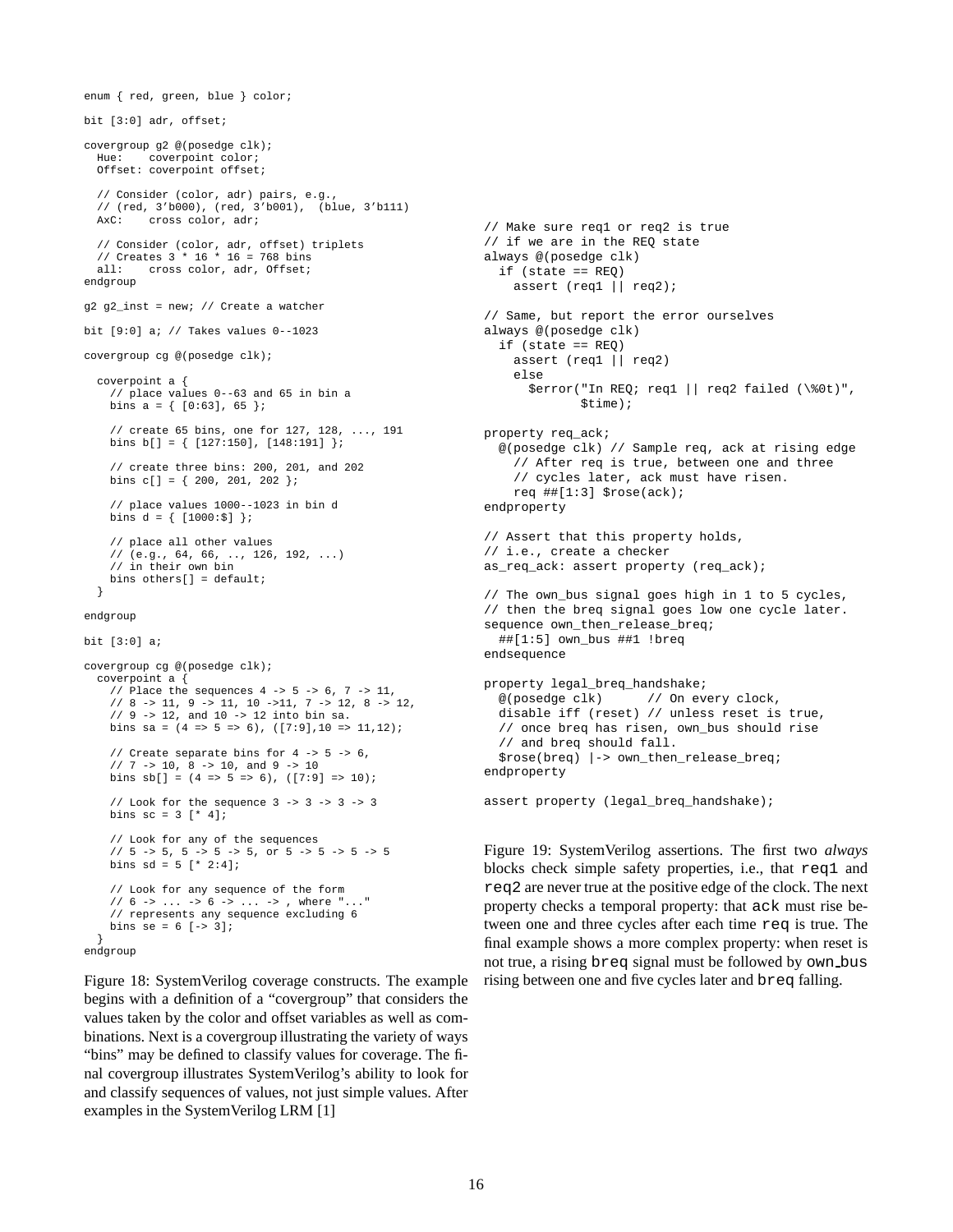observed. Again, much of this machinery was taken from Vera (cf. Figure 13).

Figure 19 shows some of SystemVerilog's assertion constructs. In addition to signaling an error when an "instantaneous" condition does not hold (e.g., a set of variables are taking on mutually-incompatible values), SystemVerilog has the ability to describe temporal sequences such as "ack must rise between one and five cycles after req rises" and check whether they appear during simulation. Much of the syntax comes from PSL/Sugar.

## **5 Conclusions**

VHDL and Verilog remain the dominant hardware description languages and will likely be with us for a long time, although perhaps they will become like assembly language has become to programming: a part of the compilation chain, but not generally written manually. Both have deep flaws, but these can be largely avoided by adhering to coding conventions, and in practice are quite practical design entry vehicles.

The future of the verification languages discussed in this report is less certain. Clearly, there is a need to automate the validation process as much as possible, and these languages do provide useful assistance in the form of biased constrained pseudorandomtest case generation, temporal property assertions, and coverage estimates. However, none has clearly proven itself essential to modern IC design, and the plethora of variants and derivatives suggests that their evolution is not complete. An even more serious question is whether the complexity of these languages, especially in their specification of temporal properties, creates more problems than they solve.

The fundamental burdens of specifying digital hardware and verifying its correctness will continue to fall on design and verification languages. Even if those in the future bear little resemblance to those described here, the current crop forms a strong foundation on which to build.

#### **References**

- [1] Accelera, 1370 Trancas Street #163, Napa, CA 94558. *SystemVerilog 3.1a Language Reference Manual: Accellera's Extensions to Verilog*, May 2004.
- [2] Guido Arnout. SystemC standard. In *Proceedings of the Asia South Pacific Design Automation Conference (ASP-DAC)*, pages 573–578, Yokohama, Japan, January 2000.
- [3] Peter J. Ashenden. *The Designer's Guide to VHDL*. Morgan Kaufmann, San Francisco, California, 1996.
- [4] Peter J. Ashenden. *The Student's Guide to VHDL*. Morgan Kaufmann, San Francisco, California, 1998.
- [5] Ilan Beer, Shoham Ben-David, Cindy Eisner, Dana Fisman, Anna Gringauze, and Yoav Rodeh. The temporal logic Sugar. In *Proceedings of the 13th International Conference on Computer-Aided Verification (CAV)*, volume 2102 of *Lecture Notes in Computer Science*, pages 363–367, Paris, France, 2001. Springer-Verlag.
- [6] C. Gordon Bell and Allen Newell. *Computer Structures: Readings and Examples*. McGraw-Hill, 1971.
- [7] Janick Bergeron. *Writing Testbenches: Function Verification of HDL Models*. Kluwer, Boston, Massachusetts, second edition, 2003.
- [8] J. Bhasker. *A VHDL Synthesis Primer*. Star Galaxy Publishing, Allentown, Pennsylvania, second edition, 1998.
- [9] J. Bhasker. *A SystemC Primer*. Star Galaxy Publishing, Allentown, Pennsylvania, second edition, 2004.
- [10] Dominique Borrione, Robert Piloty, Dwight Hill, Karl J. Lieberherr, and Philip Moorby. Three decades of HDLs: Part ii, Colan through Verilog. *IEEE Design & Test of Computers*, 9(3):54–63, September 1992.
- [11] R. K. Brayton, G. D. Hachtel, and A. L. Sangiovanni-Vincentelli. Multilevel logic synthesis. *Proceedings of the IEEE*, 78(2):264–300, February 1990.
- [12] Yaohan Chu, Donald L. Dietmeyer, James R. Duley, Fredrick J. Hill, Mario R. Barbacci, Charles W. Rose, Greg Ordy, Bill Johnson, and Martin Roberts. Three decades of HDLs: Part i, CDL through TI-HDL. *ieeedtc*, 9(2):69–81, June 1992.
- [13] Youhan Chu. An ALGOL-like computer design language. *Communications of the ACM*, 8(10):607–615,October 1965.
- [14] Edmund M. Clarke and E. A. Emerson. Design and synthesis of synchronization skeletons using branching time temporal logic. In *Proceedings of the Workshop on Logic of Programs*, volume 131 of *Lecture Notes in Computer Science*, pages 52–71, Yorktown Heights, New York, May 1981. Springer-Verlag.
- [15] Ben Cohen. *VHDL Coding Styles and Methodologies*. Kluwer, Boston, Massachusetts, second edition, 1999.
- [16] Ben Cohen, Srinivasan Venkataramanan, and Ajeetha Kumari. *Using PSL/Sugarfor Formal Verification*. Vhdl-Cohen Publishing, PO Box 2362, Palos Verdes Peninsula, California, 2004.
- [17] Al Dewey. VHSIC hardware description (VHDL) development program. In *Proceedings of the 20th Design Automation Conference*, pages 625–628, Miami Beach, Florida, June 1983.
- [18] Allen Dewey and Aart J. de Geus. VHDL: Toward a unified view of design. *IEEE Design & Test of Computers*, 9(2):8–17, April 1992.
- [19] Allen M. Dewey. *Analysis and Design of Digital Systems with VHDL*. Brooks/Cole Publishing (Formerly PWS), Pacific Grove, California, 1997.
- [20] Peter L. Flake and Simon J. Davidmann. Superlog, a unified design language for system-on-chip. In *Proceedings of the Asia South Pacific Design Automation Conference (ASP-DAC)*, pages 583–586, Yokohama, Japan, January 2000.